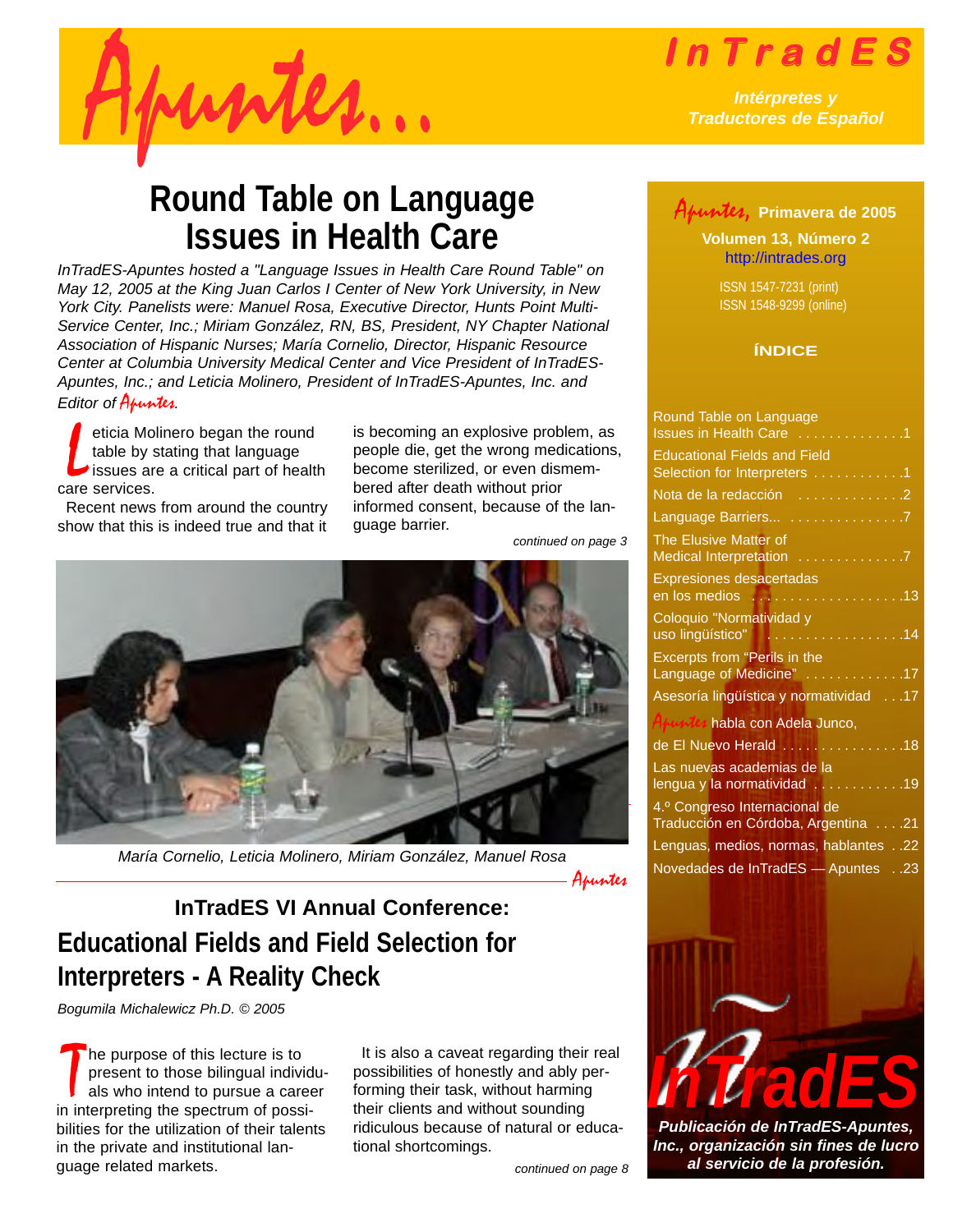#### Apuntes

#### **COMISIÓN DIRECTIVA DE INTRADES-APUNTES, INC.:**

**Leticia Molinero,** *Directora de Apuntes y Presidenta de InTradES-Apuntes, Inc.* **María Cornelio,** *Vicepresidenta* **Cristina Bertrand,** *Grupo Editorial* **Osvaldo Blanco,** *Vocal - Socio Fundador* **Rosa Codina,** *Vocal* **Hugo Díaz,** *Secretario* **Francis (Frank) Gómez,** *Relaciones Públicas* **Elena Mackenzie,** *Tesorera* **Andrés Palomino,** *Gestión de Socios* **Carlos Rivera,** *Proyectos Especiales* **Joaquín (Jack) Segura,** *Asesor Editorial*

#### **GRUPO EDITORIAL DE Apuntes**

**DIRECTORA:** Leticia Molinero **DISEÑO Y AUTOEDICIÓN:** Sergio Graciano

**REDACTORES Y CORRECTORES:** Cristina Bertrand • María Cornelio Leticia Molinero • Andrés Palomino Jack Segura

#### **WEBMASTERS:**

Cristina Márquez Arroyo Leticia Molinero

**CORRESPONSALES EXTRANJEROS:** María Calzada Pérez - España Ignacio Luque - Argentina Silvia Peña Alfaro - México Pere M. Romà - Unión Europea

#### **COLABORADORES EN ESTE NÚMERO:**

Cristina Bertrand - España/EE.UU. Graciela M. García - México Frank Gómez - EE.UU. Ignacio Luque - Argentina. Bogumila Michalewicz - Ucrania/Argentina//EE.UU. Leticia Molinero - Argentina/EE.UU. Andrés Palomino - España/EE.UU. Silvia Peña Alfaro - México Sunilbe Rosario/EE.UU. Jack Segura - España/EE.UU.

#### **FOTÓGRAFO EN ESTE NÚMERO:** Andrés Palomino

La responsabilidad de los artículos de Apuntes recae exclusivamente en sus autores, y los que se acepten estarán sujetos a revisión y corrección. Los artículos que se envíen para publicación deben dirigirse por correo electrónico a: [apuntes@intrades.org.](mailto:apuntes@intrades.org) El formato preferido es RTF for Windows, pero podemos convertir otros

formatos, incluidos los de Macintosh. El formato debe ser sencillo y observar estas reglas: Excluir sangrías, listas con formatos automatizados con números u otras marcas, tabulaciones, tablas, dos espacios después de un punto, doble espacio entre párrafos. Las notas de pie de página deben incluirse en archivo aparte. Este número se ha confeccionado con Quark Express 5.0.

Todos los derechos reservados. Para reproducir información publicada en Apuntes, ya sea de manera parcial o total, solicitar permiso por escrito a [apuntes@intrades.org.](mailto:apuntes@intrades.org)

## **Nota de la redacción**

El segundo trimestre de 2005 se<br>distinguió por nuestra exitosa<br>mesa redonda sobre la incidencia del idioma en la atención de salud, l segundo trimestre de 2005 se distinguió por nuestra exitosa mesa redonda sobre la incidenque se dio en inglés para mayor difusión e inclusión de partícipes en este complejo asunto.

Todos los panelistas coincidieron en que la comunicación verbal forma parte integral de la atención de salud, y que el idioma y la forma en que se da esa comunicación son elementos clave para el éxito de la relación médicopaciente. Sin embargo, por un lado los hospitales y otros centros sanitarios no llegan a cubrir suficientemente los servicios de idioma, y por otro lado, cuando el problema es demasiado apremiante, se procura resolverlo inadecuadamente con servicios de voluntarios.

La mesa redonda cumplió el objetivo de documentar la situación actual y dar un primer paso dirigido a formar una coalición de interesados con miras a iniciar cambios.

Este número de  $A$ *funtes* se enriquece

con el nutrido aporte de nuestra diligente corresponsal en México. Silvia Peña-Alfaro nos brinda los resultados de un importante coloquio sobre normatividad y uso lingüístico en el que se

<span id="page-1-0"></span>plantean cabalmente los temas más candentes del español globalizado. Quienes trabajamos con la palabra seguimos con gran atención estos análisis lingüísticos que nos acercan a la realidad cambiante de la lengua y nos explican la nueva concepción de normatividad.

Incluimos también la última conferencia de nuestra VI Jornada Anual de Traducción e Interpretación. Bogumila Michalewicz presenta sistemáticamente las variantes de la profesión de intérprete y las correlaciona con las condiciones naturales que, en última instancia, serán un factor condicionante del éxito o fracaso en esta compleja profesión. Recomendamos este artículo como lectura esencial para todo aquel que desee iniciarse como intérprete.

Y por último, Cristina Bertrand entrevista a la redactora de la columna "Bien dicho", de El Nuevo Herald, y nos acerca al diálogo con los lectores del sur de la Florida, donde la tradición del español se mantiene con una perseverancia que se transmite naturalmente de generación en generación.





*Participación del público durante la mesa redonda Language Issues in Health Care*

Encuentros mensuales de InTradES: El segundo lunes de cada mes en Spring Natural Restaurant Lafayette y Spring, New York, New York desde las 18 hasta las 20 horas.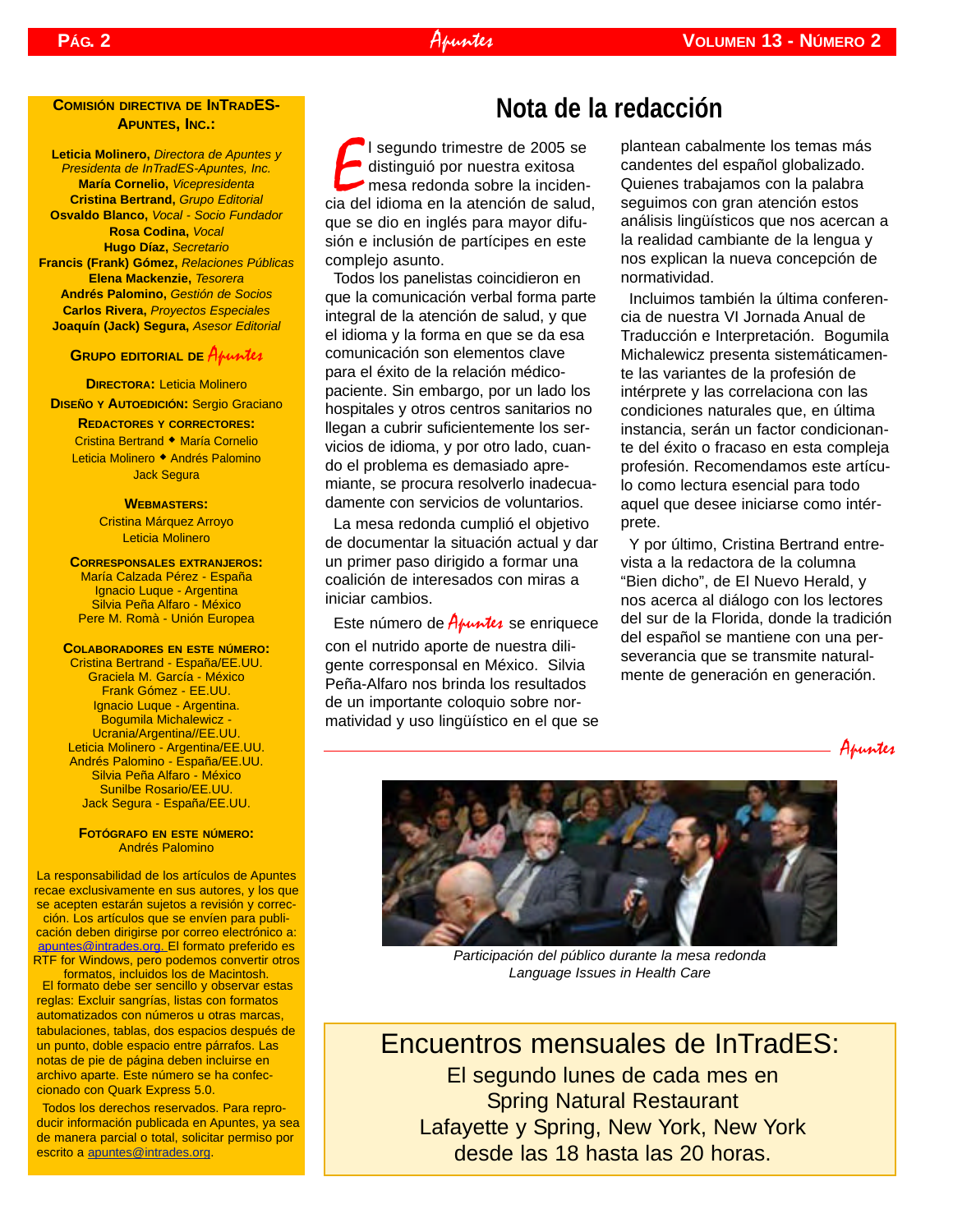*Language Issues in Health Care From page 1*

Our communities are outraged and this outrage may eventually produce political action and long awaited change. This may be good… or a mixed bag if only lip service is rendered.

The purpose of this round table is to hear different perspectives and experiences on the issues of language in health care and, we hope, to shed some light on them from our own perspective. We would also like this to be the beginning of a synergistic and proactive alliance focused on our common goal: to overcome language barriers in health care services for our Latino communities.

As translators and interpreters, as Spanish language communicators, we are in the middle of it all, and when we are not, that in itself may be a sign of trouble.

Hospitals, HMOs, health plans, health departments and other health care related services are doing as much as

they can to communicate with the Latino communities in Spanish. And that is not a very easy task, given the great diversity of backgrounds and levels of language proficiency of

Hispanics in this country, both in the patient population and in the health care services.

Despite all these efforts, however, it is obviously not enough. It is not infrequent that a patient may be unable to explain his or her symptoms because there is no one at hand who can properly interpret, or there is no written information in Spanish. But it is still much worse when there is someone who misinterprets because of lack of knowledge and training. And it is equally bad when printed health care materials are mistranslated.

Many health care administrators, apparently, are not properly qualified to understand the importance of communicating with their patient population in their own language and assign this responsibility to the first "bilingual" employee at hand.

**Maria Cornelio**, author of several articles on these subjects, expanded on these issues.

As Director of a Hispanic Resource Center in charge of approving translations into Spanish, her first concern is to determine which are the appropriate qualifications of a health care translator and what are the quality standards expected.

An issue that is becoming increasingly frequent—remarked Ms. Cornelio—is the fact that hospitals and other health care organizations are asking their "bilingual" staff to take care of monolingual communications with patients in Spanish. This, of course, reflects the need for these language services. The problem, however, lies in the fact that most of these institutions lack a yardstick by which to measure the language knowledge of these individuals who are being hired specifically to deal with monolingual Spanish speaking patients.

A very prevalent situation is the fact that these presumed bilingual individu-

*As translators and interpreters, as communicators in Spanish, we are in the middle of it all, and when we are not… that in itself may be a sign of trouble.*

> als were born in this country or have been living here for many years and do not have a good command of Spanish, and the people who hire them seem to be guided merely by the Spanish surname. No competency tests are administered for these positions, there is no way to determine the fluency or understanding of the Spanish language of these persons, and there is no support for acquiring the communication skills that they need.

María Cornelio's position puts her in touch with bilingual individuals who act in supervisory capacities and need to make language-related decisions. She presented some examples to illustrate the extent of this problem.

A bilingual study coordinator, i.e., a hospital supervisory position, sent María an e-mail concerning the Spanish translation of a document, expressing concern because there were many words that she could not understand. The problem was that this person was expected to explain the material to the patients but was unable herself to deal with the language.

María explained the importance of presenting concrete examples so that translators become aware of certain pitfalls in this type of communication, and at the same time, those in decision-making positions can learn how to provide support to these people who are actually "in the trenches" helping the patients.

In examining the documentation submitted by this study coordinator, María identified two types of problems:

#### **Register**

The English used is sometimes in too high a register to communicate effectively with the patient. It is important that health care institutions and translators become aware of the need to find a lower register without compromising the accuracy of the message.

> In the example quoted, one of the questions to the patient concerned the reason for having a mammogram. The question that the patient could not understand was: "Follow-

up for previous breast cancer." The translation was: "Seguimiento por la existencia previa de cáncer de mama." The patient could not relate to the expressions "existencia previa" or "cáncer de mama." The most common translation of breast cancer is "cáncer de seno." A better translation would have been: "Seguimiento porque antes tuvo cáncer de seno."

"Existencia previa" was definitely confusing as it evoked thoughts of a previous life! Obviously "existencia previa" is a correct translation, but the translator failed to take the patient's language registry level into consideration.

In another example, a statement read: "Women are much more likely to experience atypical symptoms of a heart attack than men." The Spanish translation was: "Las mujeres son mucho más propensas a experimentar síntomas atípicos de ataque al corazón que los hombres." Here again,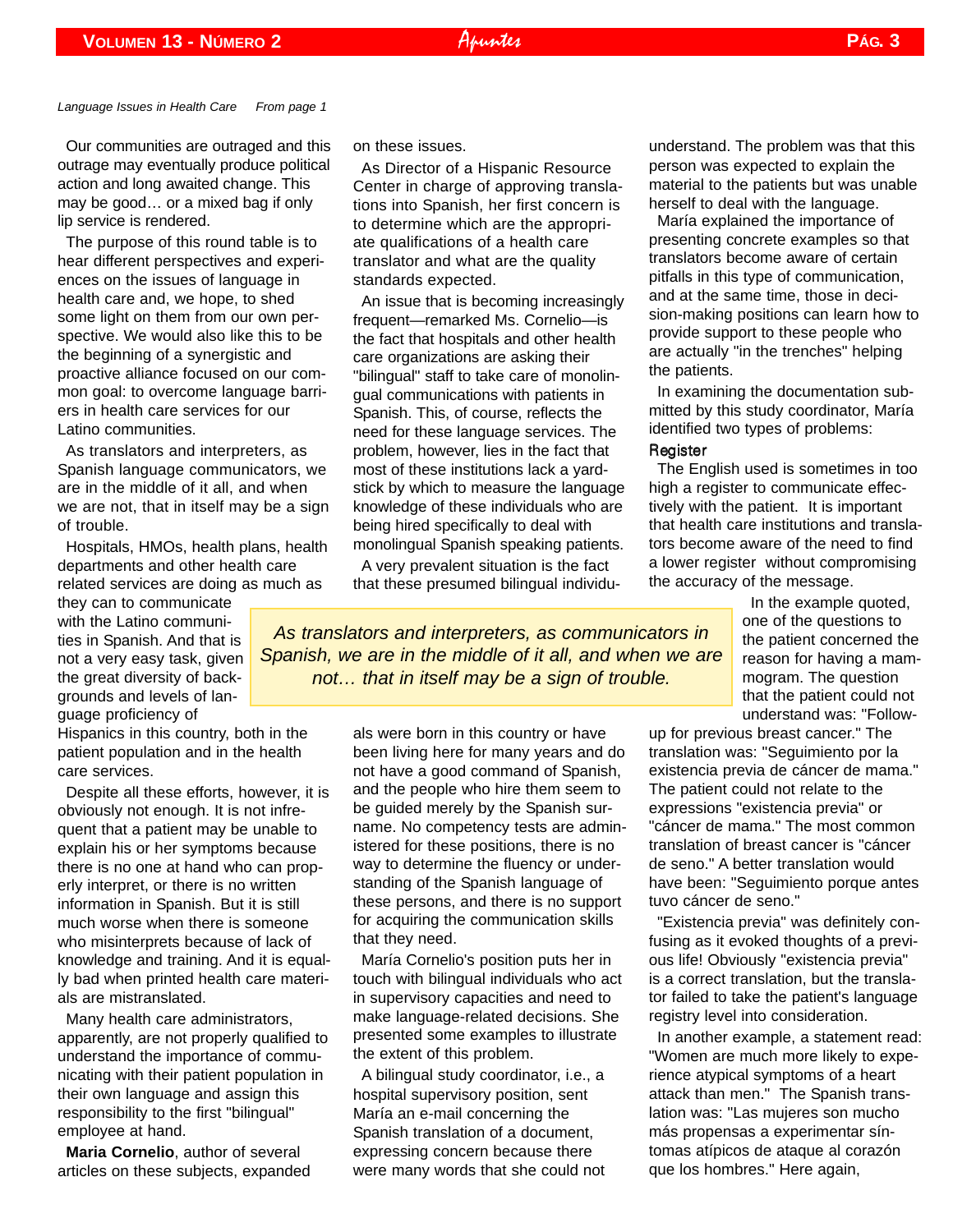although "propensas" is the correct translation, it was not understood by the health care worker, so why not say something easier to understand, such as "tienen más probabilidades"?

A college graduate bilingual health care administrator did not understand the translation of the following sentence: "As discussed at the time your appointment was scheduled, please keep a good record." The translation was, "Conforme se le comunicó en el momento en que se programó su cita…" The administrator did not understand "conforme" and "programó." Obviously, this is a Hispanic "bilingual" who does not have the same command of Spanish as she has of English, even though she has a Spanish surname and speaks Spanish fluently. In this case, a more understandable translation would have been, "Como le dijimos al hacer la cita…"

In yet another example, "Attached please find a similar questionnaire to the one you completed at your screening visit" was translated as "Se anexa un cuestionario similar al que llenó en su consulta indagatoria." (At this point, the audience burst into laughter). The health care worker did not know the words "anexa" and "indagatoria." It could have been simplified as "Este cuestionario es similar al que le dimos cuando vino a su consulta de preselección," or something even simpler.

"Return the form that was provided to you" was translated as "Devuelva el formulario suministrado," whereas a more communicable translation would have been "Devuélvanos el formulario que le dimos."

The above examples show the need for translators to tune into the language registry level that is likely to be encountered in this population.

#### False Fluency

Another problem is what is known as "false fluency" - people who are fluent in the language to a certain degree, but who are not totally fluent. This becomes obvious when a translator uses certain words that are necessary, which cannot be substituted for other words, and they are not understood by

the "bilingual" person. This person does not have enough language skills to understand a properly translated statement. At this point the recommendation for the person in charge of communication is to take a Spanish course.

An example of false fluency was apparent in the translation of "Please check one of the following boxes." The bilingual person could only understand "boxes" as "cajas," and when the translation read "casillas" she thought it was wrong. More serious was the fact that this health care worker did not know the expression "en ayunas," which is Spanish for "fasting." Nor did she know the word "etiquetas" for "labels," and neither did she know the word "rótulos." So in order to help this person one would have had to write a complete sentence just to explain one word because of her lack of language skills.

The last example is "Fill out and return the survey." It was translated properly as "Llene y entregue la encuesta," but the bilingual employee didn't know the meaning of "encuesta."

#### Two Kinds of Problems

So, here we have identified two kinds of problems: on the one hand, translators have to be very careful about the terminology that we use and try to make it as simple as possible, taking into consideration the language levels of their target readers; and on the other, the fact that ill-prepared healthcare administrators make decisions to hire bilingual people who will deal with Spanishspeaking patients. They have to make sure that these people meet the necessary language requirements, and if they fail to do so, then they should help give them the kind of support needed to acquire such language skills.

#### Miriam González

Before sharing her experiences with the audience, Ms. Miriam ("Mimi") González introduced herself in her dual role both as the Public Relations Chair of the National Association of Hispanic Nurses and the President of the local chapter of this association. The Association has 35 chapters from coast to coast, has existed for over 30 years, and is the only national professional

organization for Hispanic nurses. The association holds an annual conference addressing issues of concern to the Hispanic nurses and the communities that they serve. They maintain a network of Hispanic nurses who are creating a vision for Hispanic nursing. The NAHN advocates for political issues at the local, state and national levels for Hispanic nurses to meet the needs of these professionals and of the Hispanic population. There are 2.8 million registered nurses in the United States, of which only 50,000 are Hispanic.

The NAHN brings a Hispanic presence to the nursing profession to improve access to quality care for Hispanic consumers, and it is committed to provide equal educational and financial opportunities to Hispanics in nursing. The NAHN publishes a quarterly journal called Hispanic Health Care International, a valuable resource for Hispanic nurses, and also serves the purpose of disseminating recent discoveries and knowledge of significance to Hispanics.

Ms. González stated that in a couple of years she would be celebrating 50 years in nursing. She graduated in a class of 250 nursing students which included only two Hispanics. She characterized herself as bilingual.

Ms. González was the first nurse to teach a childbirth preparation course. The course material was published both in English and in Spanish and she taught it in Spanish. She did relate to María Cornelio's previous descriptions, as they reminded her of those first teaching experiences. Sometimes the Spanish language documents contained words that neither she nor her patients could understand, or understood with a different meaning. Eventually, working with her own patients, she learned and confirmed valid terminology. In her own words, "We are a generation of Hispanic nurses who were born in the United States, and in our relationship with patients they let us know that we don't understand our own culture."

In her experience with students of Nursing, Ms. González finds that young Hispanic students from various Latin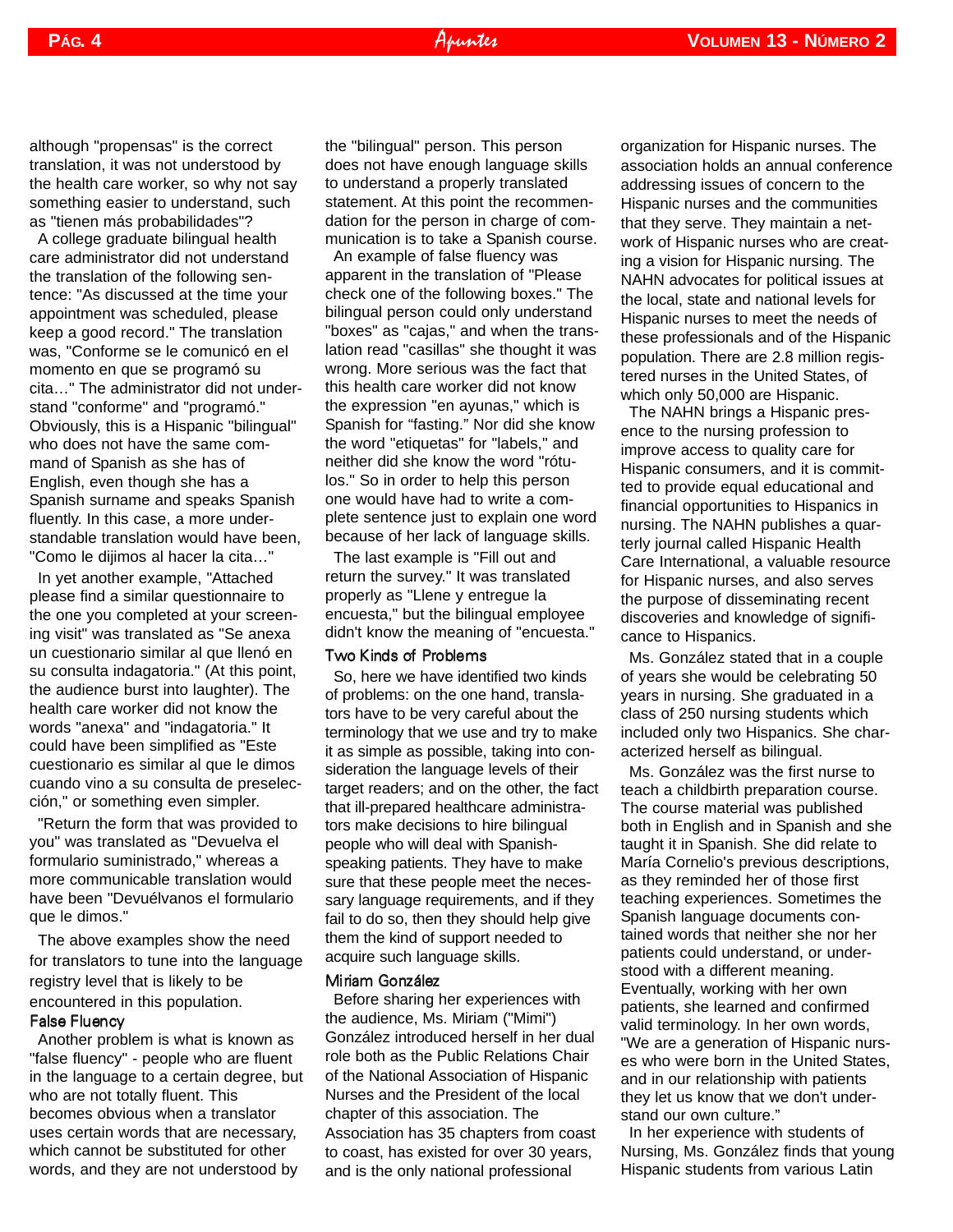In her role as Cultural Educator for the Visiting Nurses of New York (Mimi González confides to the audience that she is regarded as the "guru" on cultures), what she is doing now is to expand the cultural awareness of students so that when they visit their home-bound patients, they can relate to the different modalities of Spanish. Visiting Nurses of New York currently sends the nurses to study basic Spanish, and to learn the cultural differences of the families they may encounter in their work. What very frequently happens among Hispanic nurses is that they become more fluent in English than in Spanish. She recommends that nurses take Spanish courses in order to keep fluent to communicate with their patients.

Mimi recalls that when she was working as a nurse, Hispanic doctors would

come to her and ask her to interpret for their patients. She would ask why, since they too spoke Spanish; but the doctors insisted, because even if they spoke in Spanish to their patients, they were not understood. When Mimi spoke, the patients understood. What is remarkable in this experience is that she used precisely the same words that the doctors were using, but the patients would understand her and only her. She thinks this may have to do with intonation or attitude, more than anything else.

This experience is also remarkable, as it shows that an interpreter, the third person in the patient-doctor relationship, may help the communication, but in other cases may also inadvertently create a distance and harm important aspects of this relationship.

Citing an interview with Yolanda Partida, National Director of *Hablamos Juntos*, entitled "Working towards dismantling the language barrier," Ms. González said that the issue of interpreter assessment was raised during the interview, and read the following remarks: "Interpreting is a very stressful job, second only to traffic controller."

According to the World Health Organization, interpreting requires training and the development of special skills. However, it is common that the use of interpreters in health care institutions is based on heritage speakers, i.e., people who were born in the United States, whose family speak Spanish, so that they learn Spanish in the home. What this means is that the level of language learned in the home and the stress of interpreting create great variations in this type of communication. What people don't understand, moreover, is that language is like a muscle - if you don't use it, it atrophies. Therefore, someone who may have been fluent at one point in his life, may become less fluent due to lack of use, or someone who is fluent in conversational Spanish may become less fluid in health care settings because the terminology and concepts just don't come easily. "In fact," added Mimi, "when we talk to patients that use interpreters they often complain that they do not understand the interpreter."

*"It is practically impossible to separate health care from communication. Without communication there cannot be health care." Manuel A. Rosa*

> Summarizing her agreement with the assessment presented by María Cornelio, Ms. González added that the International Institute of Medicine recently stated that the disparities in health care in our Spanish speaking communities are not due to the economic-social factor. This is due, she said, to the lack of linguistically and culturally competent individuals taking care of them, and this fact needs to be brought forth. In other words, it is not only necessary that Hispanic health care workers take care of our patients, but it is necessary that they themselves become culturally and linguistically competent to perform these services.

At this point, Leticia Molinero remarked that the particulars of communicating with the diverse Hispanic population require special skills and training, and that not all professional translations, good as they may be, will be readily understood by this population. Certain concepts or expressions, furthermore, cannot be oversimplified to the point of compromising accuracy and even the legal requirements of health care. To keep this kind of balance, a translator or interpreter has to be very much aware of all the factors at work in any health care setting. Manuel Rosa

Mr. Rosa described his experience in health care communications. His first encounter with this issue was when the New York State Legislature created the New York State Office of Minority Health to address the concerns of Latino legislators, of which he was the first director. This experience revealed the importance of putting this issue in the context of communication in health care. More recently, the New York City Comptroller issued a report on translation services in health care settings. The Puerto Rican Legal Defense and Education Fund also produced a similar report. They have led to renewed inter-

> est in the needs of first generation New Yorkers, given the continuing immigration to this city. The need to serve these people puts a lot of pressure

on the healthcare system. According to Mr. Rosa, "It is practically impossible to separate health care from communication. Without communication there cannot be health care. I cannot imagine how can you expect wellness outcomes if you cannot communicate with the people that you care for."

Mr. Rosa currently is a member of a special task force with the Greater New York Hospitals Association, that brings together a group of health care executives and activists in response to the conditions highlighted by the Comptroller's Report. He also is on the Language Access Subcommittee. One of the very interesting things that they are all learning is that there is not a single model to follow for all health care settings. One of the things that need to be considered when talking about translation services in health care is that each of the many different fields has its own sets of rules and terminology. There is also interaction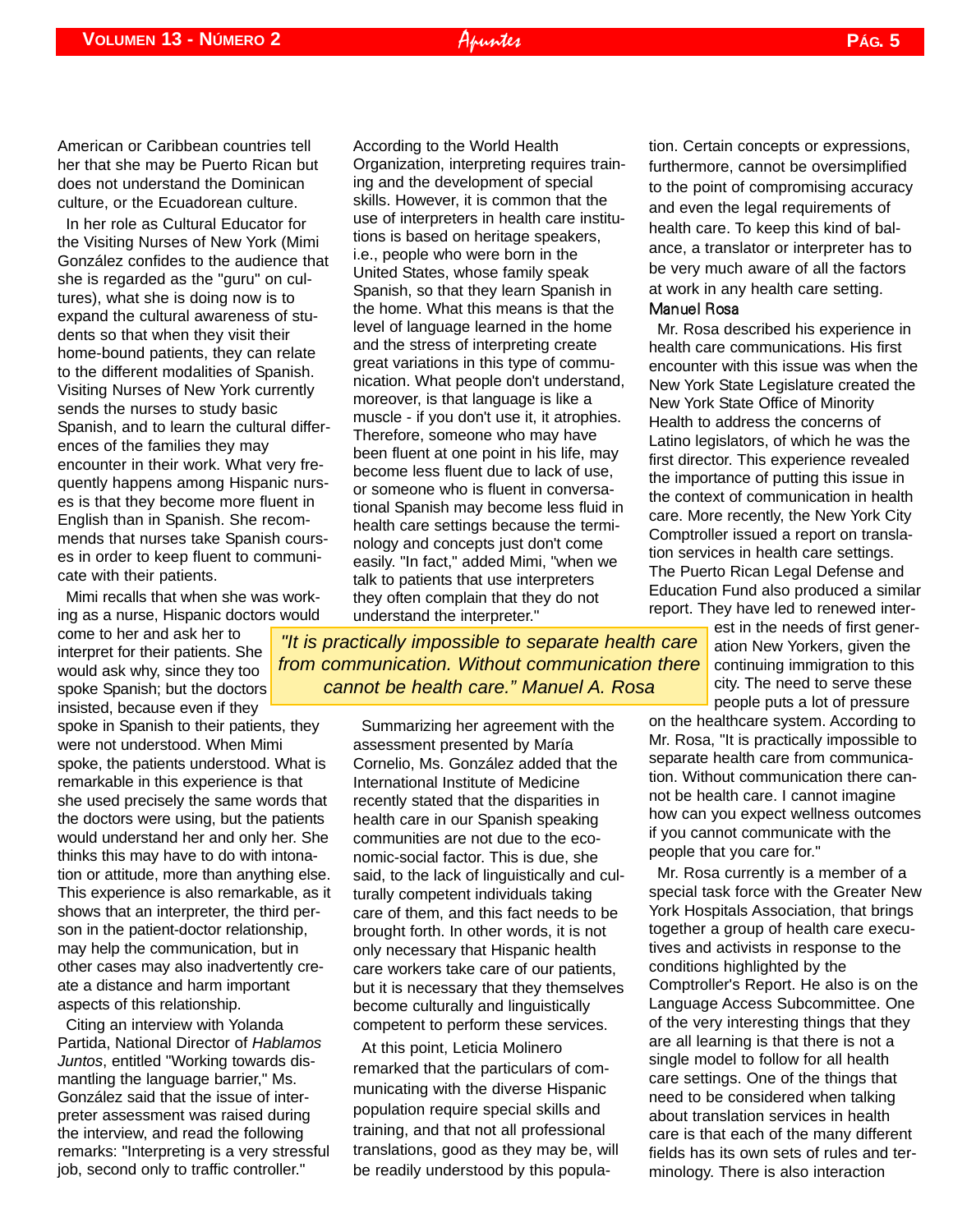between fields. More and more, for instance, there is a general integration of substance abuse, mental health and general health, as these fields influence each other. Therefore, in order to properly communicate in Spanish in these settings, translators and interpreters must constantly update their knowledge of these fields.

According to Mr. Rosa, another important consideration is that, as the Latino population is constantly changing, there is not only one set of vocabulary that will serve all situations, and that the language that worked in the 60's or 80's may not work so well in the 2000's.

Since the early 60's, many studies on communication and health care prove the importance of translating for patients. Nothing radical has been happening, however, and the situation is getting bad and dangerous. In visits to city hospitals he has frequently witnessed cases in which a janitor, who is from Puerto Rico, is called to interpret for a Spanish speaking patient because no one else is available. And this is happening at a time when the Federal Government has come to understand privacy, and bringing any hospital employee into a discussion of very sensitive health issues violates that same privacy. On the one hand, laws exist that protect the privacy of medical records, and on the other hand, practice allows for the disclosure of the most private information to the first person available without consideration of any potential liabilities.

Perhaps one way to put pressure to get to the solution of this problem, argues Mr. Rosa, is to get the malpractice insurance business involved in this. Obviously, when unskilled individuals are brought to translate this type of information, mistranslation will occur and very serious consequences may ensue. The physicians may be quite capable of performing their medical services, but when they have to do so through another language, too many variables arise that they cannot control, such as the initial assessment of the patient's condition. Then a malpractice lawsuit may also ensue, and that could

be very costly and embarrassing to the health care institution.

A logical solution would be to involve the insurance industry and the Federal Government, as both have an interest in reducing the cost of health care. If there are many language barrier related lawsuits, then there will be a pattern that shows why these lawsuits occur. As the costs of malpractice insurance rise, then the health care institutions would be forced to look for ways to control the cause of these lawsuits.

A third consideration, in addition to language and cultural competency, is the matter of community competency, i.e., who lives in your community? In the South Bronx, where Mr. Rosa lives and works, there are many people, especially older people, who don't have a need to communicate in English because they get everything in Spanish. This determines what health care facility they will attend - one that communicates in Spanish with them. Sometimes, however, circumstances require that these persons go to another facility, and in that case their confidence level changes. Confidence is important to ensure effective health care too.

There is also a federal law that says that if a certain percentage of your patients speak another language, then you have to provide translation services in that language. The problem is that one is not sure of getting what is right in terms of the medical protocol and other requirements of the health care setting. In reality, there is such a high demand to get health care professionals who speak Spanish right now, that they can practically write their own tickets. However, many hospitals and health care centers rely on Medicaid services, third party insurers and government subsidies and simply cannot afford such expensive services, at least not in all fields. This is the reason why the secretary or the medical assistant ends up doing the translations, and this situation has not changed in the last 50 years.

Mr. Rosa has an idea that even he considers radical and controversial: if the federal, state or city government is forced to spend money on Medicaid and Medicare, and the recipients happen to be non-English speakers or Limited Language Proficiency patients, and you truly want to have an outcome that is good for the patient, and look at that patient as someone you really care for instead of a money-making proposition, then you have to make sure that you have in place the systems necessary to ensure this good outcome. However, if you don't have the required language skills in your facility, then send the patient to a facility that does have those systems.

"If we really want to get the outcomes that we hope to get, then we ought to form partnerships with all the health care campaigns. Then, working with such initiatives, with CUNY and other academic institutions, we should put into practice a system in which we are graduating persons who are technically competent but also community competent."

Leticia Molinero thanked Mr. Rosa for his very eloquent presentation, noting that one additional problem is that, although there are medical interpreters, many people who pursue a career in interpreting shun the medical specializations because there is no market for them, as hospitals and other health care institutions rely on volunteers for this type of communication.

"Perils in the Language of Medicine," a brief article published in The New York Times on January 7, 2003(\*), was read aloud, as it presents the results of a study made by researchers from the Medical College of Wisconsin, based on 13 medical encounters involving interpreting services, where "translation errors were found to be alarmingly common." This study suggests solutions similar to those proposed by Mr. Rosa: "The researchers concluded by recommending better training hospital translators, who are often volunteers, and urged that insurance companies pay for the services of professional translators."

In closing, Ms. Molinero said that one of the purposes of organizing this round table was to provide a first step toward the formation of a coalition of concerned parties, including insurance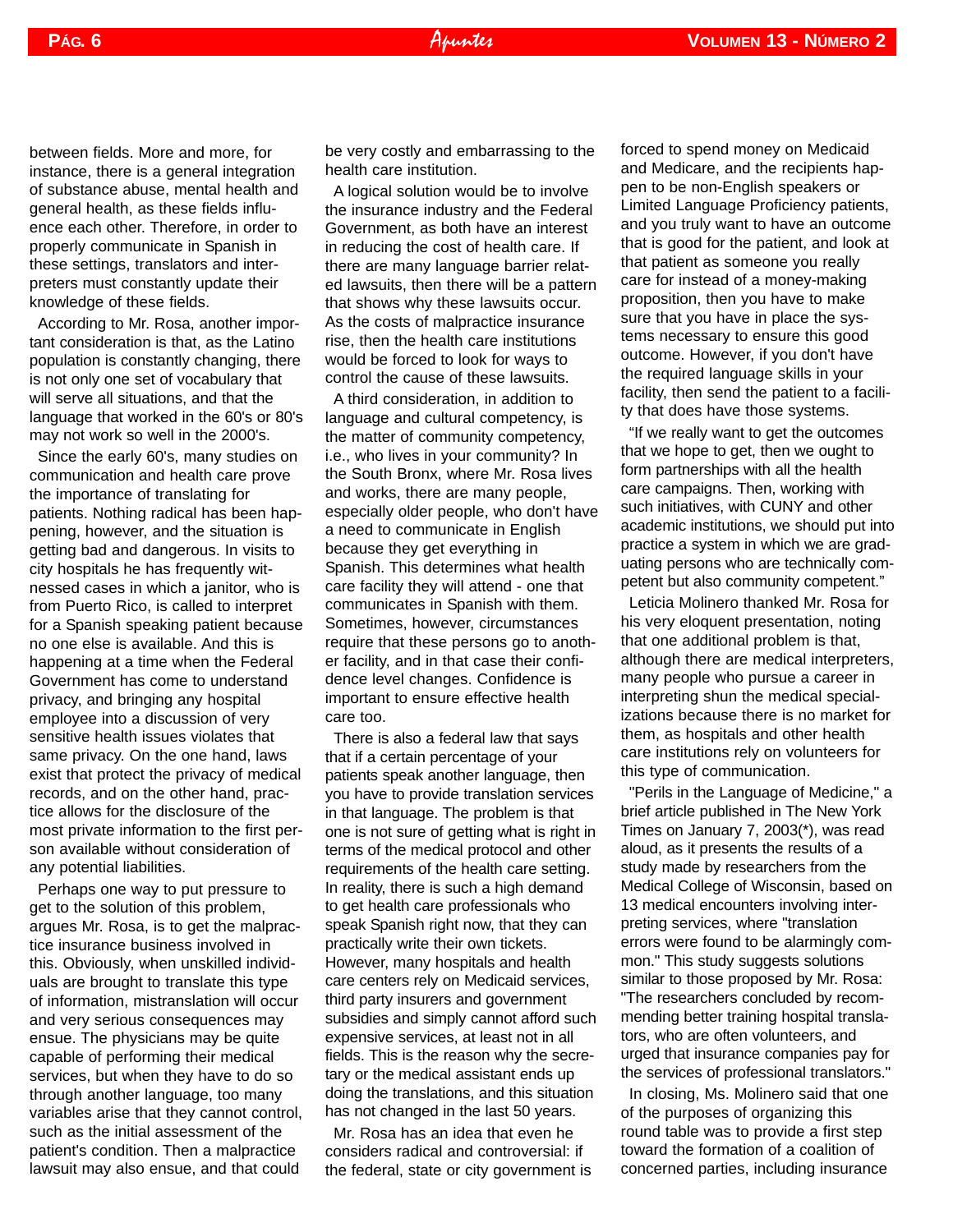companies, to work toward finding the political and financial will that may lead to the right solution of non-English communication in health care.

Mr. Rosa said that in order to involve the insurance companies it would be necessary to provide data that quantify the number of errors and lawsuits that

arise from inadequate language services in health care settings. Hospital administrators would then face the hard choice of spending money on professional interpreting services or the potential cost of malpractice lawsuits. Of course, if insurance companies were to include language services in

Apuntes

their benefit packages, then the choice would be solved in favor of hiring professional language specialists.

(\*) Excerpts from "Perils in the language of medicine..." on page 17.

<span id="page-6-0"></span>

## **Language Barriers... Excerpts from NYC's Comptroller's Report**

#### Language Barriers To Health Services At New York City's Hospitals - Getting In The Door

*"Of all the forms of inequality, injustice in health care is the most shocking and inhumane." Martin Luther King, Jr.*

#### **Findings**

1. Spanish-Speaking Callers Were Unable to Get Information from More than a Third of the Hospitals' General Information Numbers

2. A Lack of Language Access Prevented Spanish-Speaking Callers From Scheduling Appointments with a Third of the Hospital Clinics Tested 3. More than 40 Percent of the Time, Calls in Spanish to Hospital "Billing" Offices Ended in Frustration

4. Overall, Hospital Emergency Departments Were More Likely to Provide Better Spanish Language Access Services To Callers than the Other Departments

Source: <http://www.comptroller.nyc.gov/>



## **The Elusive Matter of Medical Interpretation**

n May 20, 2005, Hunter College's Department of Continuing Education hosted a round table titled "Medical Interpretation Matters in New York City." Panelists, representing major local hospitals and health care centers, were: Jane Hedel-Seigel, Director, Department of Volunteer Resources, Memorial Sloan-Kettering Cancer Center; Evelyn Ramos, Manager of Volunteer Services, New York Presbyterian Hospital; Gloria Morales, Associate Executive Director, Clinical Services, Woodhull Medical and Mental Health Center; Irene Quiñones, Director of Quality Assurance Program, Bellevue Hospital Center; and Ximena Granada, Coordination Manager, Interpreter Services Program, Bellevue Hospital. Marco Miletich, Translation and Interpretation Certificate Program Coordinator, Hunter College, Continuing Education, introduced keynote speaker Isora Bosch, Licensed Clinical Social Worker in Psychology, who spoke about "Cultural Differences in Medical Interpretation." She

described in detail how she was called to moderate a focus group on "Home medications and folk medicine," and during all that time "did not understand most of the folk medicine terminology." She then pointed out that there are considerable differences in the use of Spanish among Hispanics.

The event gave a clear picture of the way most of these major institutions provide the services that patients who confront language barriers have a legal right to receive. The panelists shared their experiences in dealing with the Limited Language Proficiency patient base. Evelyn Ramos mentioned that she works with 700 volunteers, while Lourdes Robles proudly announced that she currently has 6 in-house interpreters. Ximena Granada noted that she oversees training of 250 volunteers and staff. All the other panelists mentioned that they work primarily with volunteers and bilingual staff members.

Audience members, including some professional medical interpreters, realized that there was not a single professionally trained interpreter on the panel, i.e., someone who had studied

and practiced interpretation on a daily basis at some point in his or her life, under supervision and control in a major institution. This might explain the fact that, when asked by a member of the audience to explain who was considered a "native speaker" —a term constantly mentioned by the panelists to define linguistic reliability—no one was able to define it.

One member of the audience stated that using non-professional interpreters in health care situations could be equated to criminal negligence. The audience also commented that if health care institutions want to consider medical interpretation as a profession, they should pay professionals to do the job-there is no such thing as United Nations or State Department "Volunteer Interpreters."

An educational institution such as Hunter College should be well prepared to help solve this elusive matter of understanding the need for professional medical interpreters and translators in our major health care institutions.

Apuntes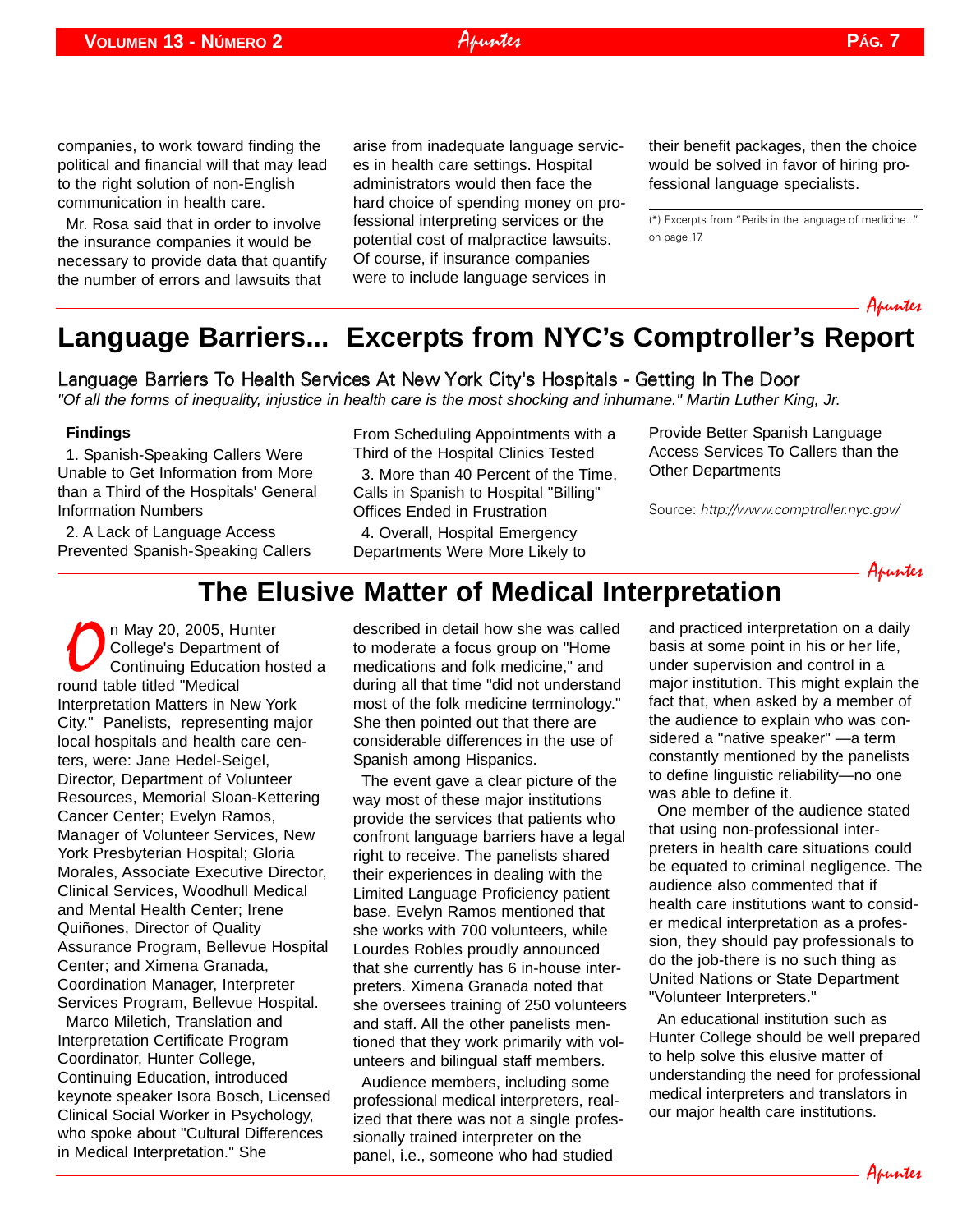*Educational Fields.... continued from page 1*

Interpreting is a profession that demands natural and non-naturallearned capabilities. It is not natural to listen, translate and speak at the same time, that is why I call certain abilities non-natural. It demands high levels of knowledge, and not only linguistic knowledge, but also communication skills that include such different elements as faster than average capability of analyzing and understanding what they hear, and to be able to transfer the meaning of it into the target language.

We also have to take into consideration some special capabilities that have to do with the delivery of what the interpreter linguistically processes, which require such natural assets as: voice control, correct pronunciation, clarity of articulation, and control of pitch and rhythm. Therefore, we have to adjust the type of linguistic work that we would like to perform to our natural skills, general educational background and strict interpreting training.

The teaching of any mode of interpreting should be entrusted only to practicing professionals in that field, and only a few serious institutions can afford this type of instructors. In most cases we see that "courses" in interpretation are taught by people who themselves never studied interpretation, not only a case of the blind leading the blind, but also a clear case of lack of honesty and ethics.

To begin, I would like to define some terms:

*Translation: is the replacement of a text in one language (Source Language) by an equivalent text in another language (Target Language), in a manner that both texts will be equivalent in meaning, register, and style.*

*Interpretation is the oral process of language replacement, that could be divided into two basic interpreting modes: consecutive, when the interpreter waits for the speaker to finish a sentence or a short enunciation and repeats the message right after in the target language, and simultaneous which presents the peculiarity that the interpreter is both speaker and listener* *at the same time, and that the process of interpretation develops in fractions of seconds to arrive at the target language equivalent, addressing the listener directly, when in most cases the listener has the original speaker in front of him.*

*There is also the summary interpreting mode, a variant of consecutive interpreting, nowadays not as widely used as it was before the availability of simultaneous equipment, which consists of listening to a reasonably long discourse and delivering it to the listener/s of the target language in a short summarized version of the original.* 

*In some legal and financial settings, especially in court, the interpreter has to do sight translation. It is the oral translation of a written document. It could be compared to sight reading in music, and I advise the interpreter to ask for a moment to read the whole document first, take the necessary time*

*The teaching of any mode of interpreting should be entrusted only to practicing professionals in that field, and only a few serious institutions can afford this type of instructors.* 

> *to understand it perfectly, before he/she starts the translation for the record. Once you utter it, you cannot take it back. A good sight translation requires fast eye-brain-voice coordination, but it also takes a lot of practice and knowledge of the vocabulary and the grammar of both languages.*

> The expressions interpreter and interpretation are not well understood by most people, because even now most of the serious interpretation work is done in the field of high level international conferences of which the common person does not have an everyday knowledge.

> But we all know that interpreters have been there forever, and many define this profession as the oldest profession in the world, much older than translation because obviously the spoken word preceded the written word.

> Considering that human language is a tremendously complex system in which many different cultural, social, psycho

logical and physiological factors interplay, transferring from one language or system to another system, with its own peculiarities, a message that is presented on many occasions in fragments of sentences or even worse, unfinished sentences, never ceases to amaze me.

Let us see what are the possibilities of working in the present market situation for individuals with bilingual skills. And I would like to clarify that comparing bilingualism with the ability to translate or interpret is like considering that anybody who has two legs is perfectly capable of dancing Swan Lake at Lincoln Center. However there are possibilities for work, a niche, for most of those who are willing to learn the intricacies of the profession while honestly taking into consideration their limitations and skills.

The less demanding field is what we call Community Facilitators.

> These are bilingual individuals with minimal training who either act as volunteers or as the cheapest possible resource to bridge the language barrier in "non-specific situations."

However, I have to mention the extraordinary job that many of those facilitators did in the days following September 11, for the desperate families who came to the triage centers to look for information about their loved ones. All of those who worked very long hours in that chaotic situation were volunteers. But, unless it is a similar type of emergency, I always advise against the use of volunteers for several reasons. If the individual does the job proficiently, he/she should be paid. If he/she does not perform proficiently he/she is doing harm to the person using his/her services. And from the strictly unionist point of view, you are taking away a job from somebody who makes a living in that field, and that is not fair.

Considering proficiency, in most cases, the only benefit that the use of this kind of facilitator achieves is to take "off the hook" the person who hired the facilitator, but should have hired a pro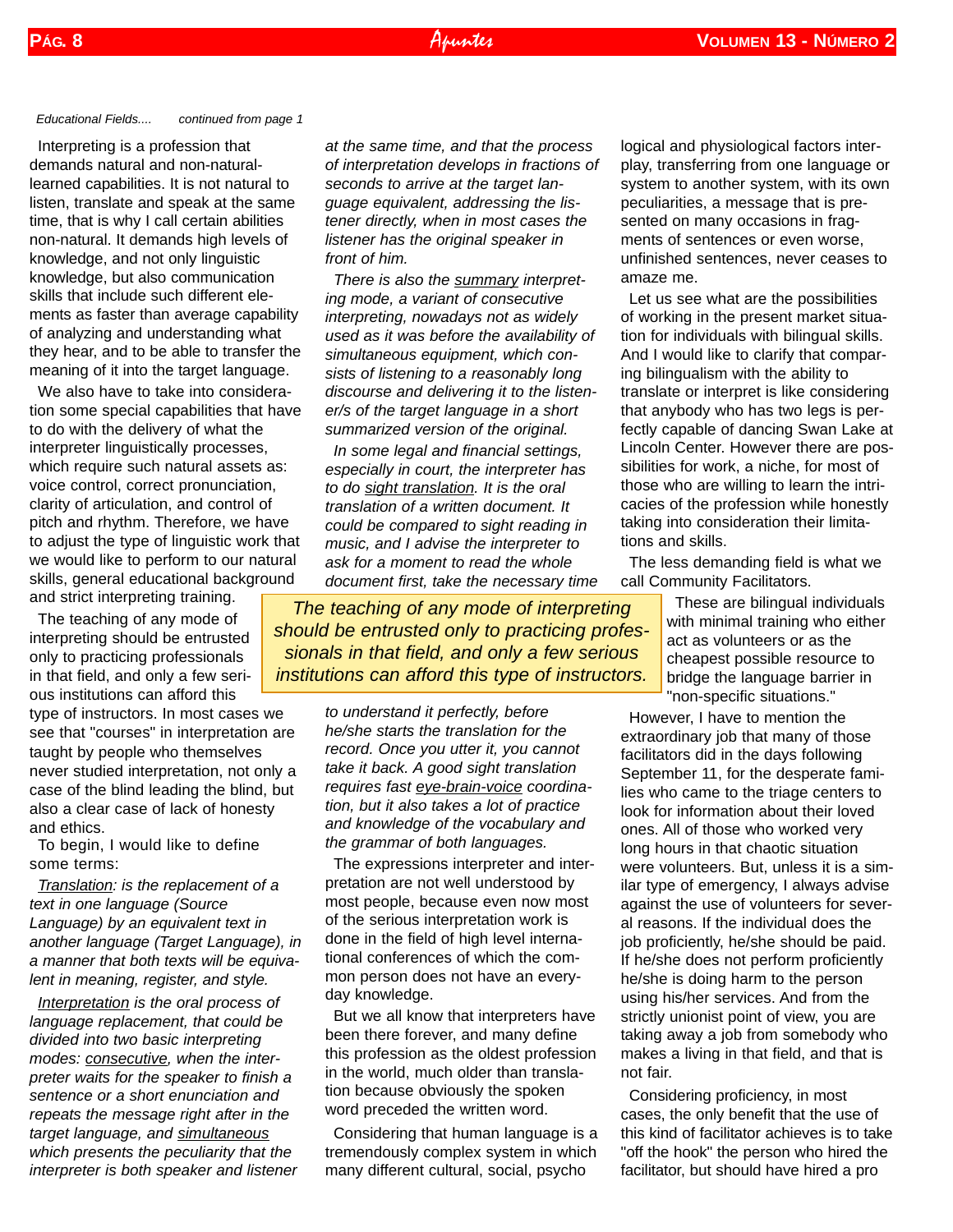fessional interpreter and did not do it because of money or other reasons. It does not work, as many people in defense of this practice say "as a training exposure," for the simple reason that there is no feedback, no monitoring, no correction of errors, therefore no improvement, and in most cases leads to the perpetuation of questionable ways of dealing with the mistakes.

Somewhat above the previous level, we have what we call Escort Interpreters. These interpreters have very basic skills in consecutive interpretation. They accompany visitors in "nonspecific situations," such as taking visitors from one office to another, shopping, city tours, etc. The State Department employs escort interpreters, the tourism industry uses them a lot, and to be true to the empiric situation, most of the individuals who proliferate in the agency dominated market, are at this level of competency. The compensation for this work is about 20 to 40 dollars per hour, but the lack of training in the different techniques of these "interpreters" would not stop some agencies who can visualize only the bottom line, from sending them to more demanding situa-

tions with the traumatic embarrassment that it implies.

However, a good escort interpreter is a valuable asset to any international company, and in this case the salary is commensurable with the skills. The drawback is that they have to travel frequently, most of the time to and from the airport to pick up visitors, have impeccable manners, know the city even if they are not tour guides, be updated regarding all the shows and restaurants in the city, know where the best buys are, etc. You could consider this field if you are patient enough to put up with long hours of pounding the pavement with your "guests" in tow, asking all kind of questions about any possible subject they see as you are showing them the city, watching, as some of my friends in the "métier" have, 15 times in one year "The Phantom of the Opera," "Aida," or any other musicals, without bursting into tears.

Disregarding the fact that speaking in cold weather on a busy street can harm your vocal cords forever, and in the summer, when approaching heat prostration, your feet have so many blisters that your blisters have blisters and your guests are only anxious to see more and more… Another talent you need to perform this type of work correctly, is the instinct of a shepherd dog, the constant awareness to realize the moment you are about to loose some of your protégées, and herd them back to the group elegantly, without loosing your cool. A word of advice: never, and I mean never, offer to carry packages for the little, frail, old ladies, because they are known for buying tons of stuff, and at the end of the day your hands and your back may never forgive you. There might be some demanding moments if you have to take the guests to the Municipal Waste Processing Plant, Two Miles Island,

*…comparing bilingualism with the ability to translate or interpret is like considering that anybody who has two legs is perfectly capable of dancing Swan Lake at Lincoln Center.* 

> Con Edison Electricity Producing Facility, Water Filtration Systems, The Sewers System of NY, then you have to prepare a basic glossary, because the questions are going to be a little more specific. (Oxford-Duden Pictorial Dictionary can help)

Do not let this scare you, for the most part you will be in the city, visiting museums and nice places. The drawback for those who would like this type of work to polish their interpreters skills is that you will be doing little interpreting but a lot of talking which is excellent for your second language and you will be learning about the country of origin of your guests, some regionalisms. So if your intention is to use this line of work as a learning process for higher levels of interpreting, you are barking at the wrong tree.

The State Department has an examination for Escort Interpreters. You have to call the Office of Language Services and ask for the examination dates. You have to cover all the expenses of your trip to Washington. Most big companies have PR departments with bilingual receptionists and escorts. You have to call and find out.

With comparable skills but a little more specialized vocabulary we find a whole panoply of "legal interpreters." I'm talking here about consecutive interpreters who assist with depositions and witness preparation at law offices and work mostly for agencies who send them there and take about 50% of the pay for their services.

They have a limited knowledge of the "legal" vocabulary. Mostly related to slips and falls, construction site accidents or medical malpractice. Fortunately, the lawyers who hire them are not much more knowledgeable about what to expect from an interpreter. They ask them to "translate word by word" and many times they request Hispanic interpreters. I was

> asked once if I spoke Hispanic, of course I said yes, adding that I was fluent in all of the five dialects.

In this field you become a subcontractor of the agency

that calls you. You are not supposed to distribute your personal card, or establish any professional relationship with the lawyer for whom you are working, because he is a client of the agency. Nobody monitors your work, so you never improve vocabulary or technique. When things don't go the way they want in the deposition, some lawyers become very unpleasant, to say the least. On many occasions the witnesses are pushed to tears. This gives you a good idea of the things some people will do for money. But the interpreter doesn't make so much money in this field of interpreting, the agencies make most of it. It can be very nerve-racking, some lawyers scream and try to intimidate the witnesses, other mumble and are very difficult to understand. The stenographer looks at you like you are the culprit of it all… you made the poor old lady cry.

The next field we will see is medical interpreting.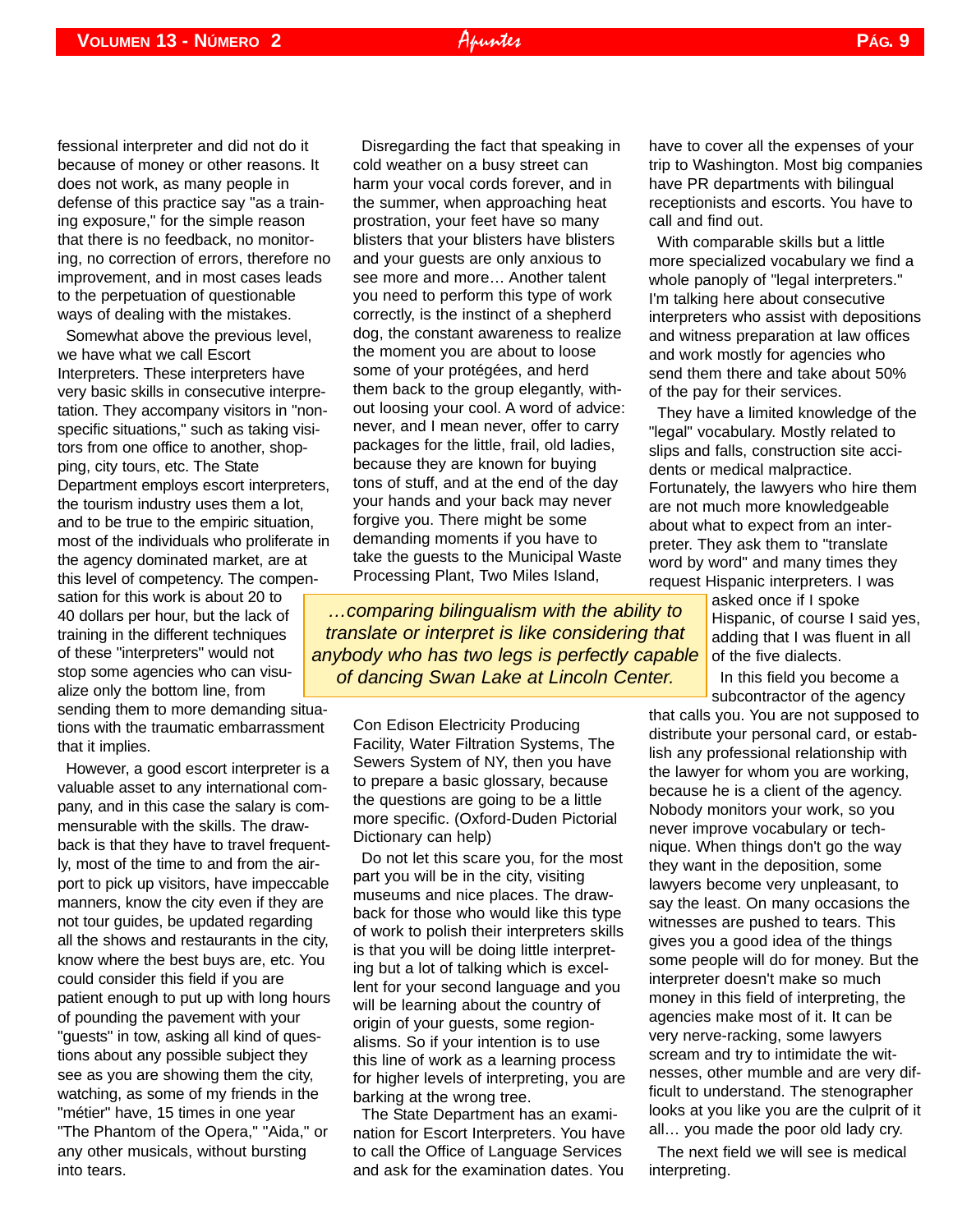That's the one that worries me the most. As I commented in a previous presentation I am appalled that in a country where a plumber would not dare to touch a faucet or an electrician to fix a switch if they are not duly licensed, the job of medical interpreter is done by people who in most cases have no license at all and in the best case scenario, attended one of those three-days medical interpreting courses given by agencies that choose the instructors by price and not by proficiency. The irony of this is that if in the worse case scenario, a poorly trained plumber can cause a leak and a bad electrician a short circuit, here we are talking about the health and even about the difference between life or death for a person who relies on a poorly trained medical interpreter. In no other setting can we realize the importance of knowledge, professionalism, honesty and ethical behavior as in the

medical field, and unfortunately with the U. S. healthcare system, in most cases, there is no control over the individuals who are supposed to help achieve this goal. The growth of the Hispanic pop-

ulation, almost 60% in the last 15 years has outstripped the capability of many healthcare facilities to provide competent linguistic help having them resort to non-professional, untrained so-called "ad-hoc interpreters," an interesting euphemism to disguise the inefficiency, lack of planning and in many cases simple greed.

In 1995, The Journal of the American Medical Association published a thoroughly documented article on some major areas in medical interpreting. The article "Language barriers in medicine in the United States" by Stephen Woloshin, Nina Bickell, Lisa Schwartz and others, begins with a beautiful phrase by P. Tumulty: "What a scalpel is to the surgeon, words are to the clinician. The conversation between doctor and patient is the heart of the practice of medicine."

The article's basic premise is that in a medical environment, the unavailability

of an interpreter for a patient who speaks little or no English can have serious consequences. The authors mention one observational study where the analysis of recorded "ad-hoc interpreter" assisted encounters demonstrated that 23% to 52% of words and phrases were incorrectly translated. Ad-hoc interpreters were, in this case, family members or other bilingual individuals who happened to be there or worked in the hospital in another capacity. If family members are called to interpret, patients may feel inhibited or embarrassed. Compromising the diagnostic power of the interview may make physicians more dependent on diagnostic tests that are expensive, frightening and frequently painful.

The risk of working without an interpreter or with a poorly trained interpreter increases exponentially in cases of mental evaluations. Here I would like to quote from an article publishd in

*…the job of medical interpreter is done by people who in most cases have no license at all and in the best case scenario, attended one of those three-day medical interpreting courses given by agencies that choose the instructors by price and not by proficiency.* 

> 1979 by Dr. Luis Marcos, in American Journal of Psychiatry."Effects of Interpreters on the Evaluation of Psychopathology in Non-English Speaking Patients." Dr. Marcos mentions two cases of suicide by Spanish speaking patients who were evaluated and treated by English speaking psychiatrists with the aid of non-professional interpreters. Because the evaluating clinicians had made the same error independently of one another, clinician effect was ruled out as an explanation and it was concluded that the patients' emotional suffering and despair may have been selectively underestimated in the process of interpretation.

> Now we know, at least some of us do, that when words play a crucial role in detecting cognitive or memory problems, these problems can only be manifested with the exact words and require a professional simultaneous interpretation. When the interpreter is

able to work in the simultaneous mode we avoid the shift of dialogue from the physician to the interpreter as happens when the interpreter is able to work only in the consecutive mode. In the consecutive mode the interpreter inevitably interferes with the role of the physician, the communication bond that should exist between the physician and the patient is broken and also the non-verbal links and nuances are lost. But the simultaneous mode, if done properly, requires giving an exact rendition at practically the same time the concepts are enunciated in the original language, allowing the physician to keep track of the facial expressions, voice nuances and body language in general because they are occurring at almost the same time that the physician receives the verbal message. This technique calls for very well trained interpreters; unfortunately, we have not seen many of those in hospitals.

I will give you one example of a poorly

trained and very arrogant "interpreter": at a NY hospital, in pediatric oncology, I could hear the instructions that a physician was giving to the lady interpreter so she can translate them to the mother of the child who was to be operated for some type of intestinal

tumor, in a week from that day. The doctor said: "Please, tell her not to give the child any soda in the three days previous to the operation." The interpreter told the South American mother: "el médico dice que no le dé soda al niño tres días antes de la operación". The mother asks: "Pero, si el niño me pide Coca?" And the interpreter responded: "Pero claro que le puede dar Coca, él (referring to the physician but without translating the mother's question) le dijo que no le dé soda."

We all know that if the patient misunderstands the instructions, the treatment will be neglected and the patient will return to the system at a more advanced stage of disease, or like in this case unexpected complications may occur because the instructions regarding pre-operative care were mistranslated.

Most valuable and revealing is the work published in May 2003 in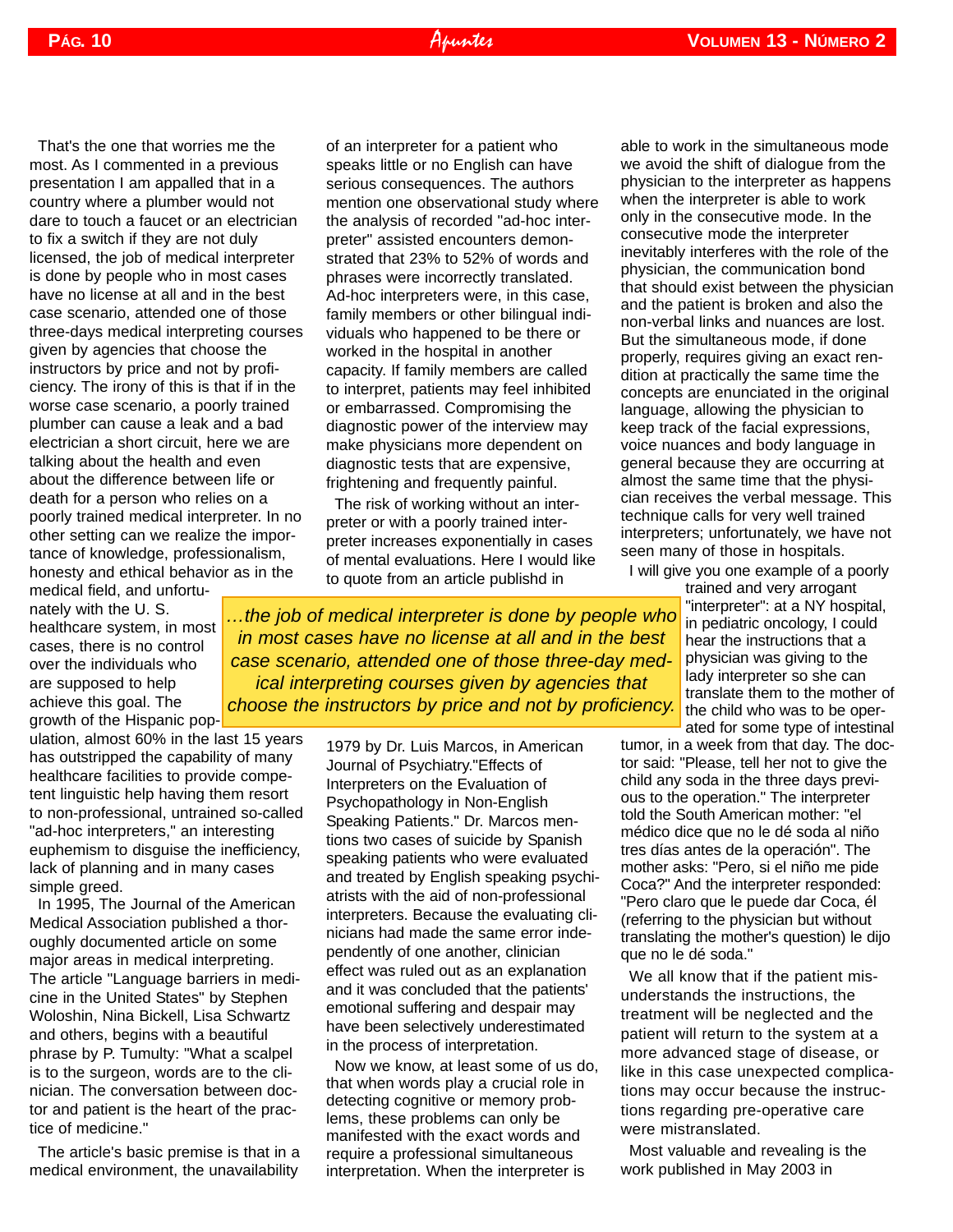Pediatrics and Adolescent Medicine, "The Truth About Language Barriers: One Residency Program's Experience" by Drs. Sonja Burbano O'Leary, Steven Federico, and Luis Hampers, of the Children's Hospital in Denver, Colorado. The objective defined is to describe how " the lack of Spanish proficiency among the house staff adversely affects communication with Spanish speaking families with limited English proficiency (LEP). Notwithstanding the perception that they are providing less than acceptable communication, non-proficient residents rarely use professional interpreters. Instead, they tend to rely on their own inadequate language skills, impose on their proficient colleagues for assistance, or avoid communication with Spanish speaking patients and families." And here we have a little of doctor's arrogance, not accepting their limitations of language knowledge. Medical interpreters should therefore have a similar type of training in consecutive and simultaneous interpreting as a good court interpreter or a conference interpreter have, but must also have a full command of technical medical terms. Thoroughness and precision are critical, as is a high degree of respect for the patient emotional state and a basic knowledge of culture bound behaviors.

So now you have an idea of what you have to put up with as an honest, professional medical interpreter.

Let's review now the characteristics and special demands of Court Interpreting.

We have two levels of court interpreters: State and Federal.

Although the candidates on both levels have to pass a written and oral examination, there are important differences in the proficiency level, contractual aspects, and remuneration. But, for now, we will consider both types of court interpreters as a specialized field, later we can discuss the differences.

Even if court interpreters have been used in our courts for almost two hundred years (Inre Norberg, 1808) for too many years the regulations governing their use were non-existent, and the due process, as guaranteed by the Fourth, Fifth, Sixth, Eight, and Fourteenth Amendments to the Constitution was violated by federal, state, and local courts, by not recognizing the need of professional linguistic services for non-English speakers, individuals with Limited English Proficiency (LEP) and other linguistically disabled populations.

The case law is full of examples of the injustices and violations of due process that have occurred in our courts. Many reached tragic proportions, starting with the famous case of the Cortéz family, in Texas in 1906. I'm sure that some of you saw the 1983 movie "The ballad of Gregorio Cortéz" (La balada de Gregorio Cortéz). It was a great success into the 90'. The tragedy starts with a misunderstanding resulting from a Texas ranger giving a bad translation of Cortéz' answers to the sheriff's questions in the first confrontation. This leads to a murder case, first of one of the Cortéz' brothers, and then of the sheriff, and later a whole series of deaths on both sides during the persecution of Gregorio by the rangers, his trial, the sentencing, his spending 12 years in jail and other calamities.

This case is followed by a whole series of flagrant judicial errors due to bad interpreting: People v. Nguyen, 1989; People v. Rev Sun Myoun Moon, testimony of Takeru Kamiyama, 1981 (the sentence had to be revoked); Zavala, 1980 (three Mexican workers kidnapped and tortured by the Hanigan family, in Douglas, Arizona). In the interpreting of this case we find such ridiculous inconsistencies as: "Me encadenaron a la taza" interpreted as: "I was chained to the cup." (The "so called" interpreter was a professor of Spanish, no comments…) And also, People v. Ovalle, Alvarez, 1992, where after a review the charges were dismissed, and the government had to pay restitution to the defendants.

Starting in 1996 the State system offers examinations in Spanish-English interpreting, every two or three years. The passing ratio is quite high but fortunately they publish the rank of every candidate so you can have an idea of

their proficiency. The drawback is that the autonomous system that rules the different counties not always allows the candidates with the highest ranks to get hired because the "senior" interpreters who had been there for ages and who never took any examination do not feel at ease with the competition, and it is they who decide about the hiring.

So even if now we have the State Examination, practices are very inconsistent from state to state. Many interpreters never had their skills validly tested, have not received formal training of any kind and do not abide by any professional standards.

On the Federal level the Federal Court Interpreter Spanish/English Certification Examination was started in 1980. Most people were so ill prepared, or their language proficiency was so poor, that from 12,122 applicants for this examinations between 1980 and 1989, only 388 passed.

Court interpreters must adhere to certain standards of meaning conservation that take precedence over all other considerations. They have to preserve certain elements of the message that conference interpreters would consider unnecessary and even disturbing, such as hesitations, self-corrections, repetitions, incongruence, poor grammar, contradictions, and all types of vices of the language. The goal of the court interpreter is to enable the judge and the jury to treat a non-English speaking witness as they would an English speaking one. The judge and the jury have to evaluate the educational level, the socio-economic background, and most importantly the truthfulness of the responses of the witness through the intermediation of the interpreter. The interpreter's version becomes the record, it serves as a basis for any potential appeal. The interpreter should never make a value judgment on the language or the demeanor of the parties he or she interprets for, so if the witness uses incorrect grammar or vulgar speech the interpreter should render the testimony just as faithfully as he/she can. The interpreter should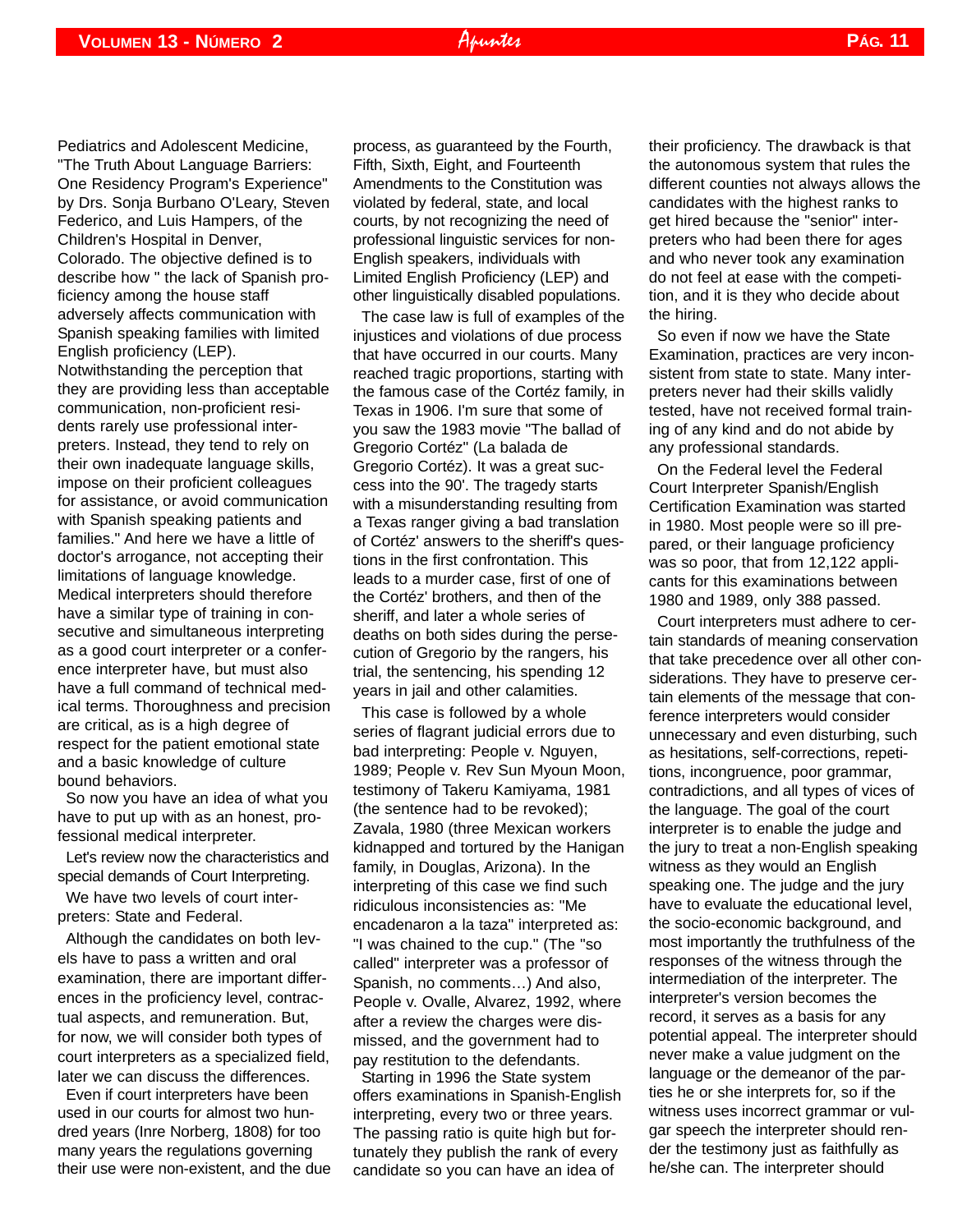make every effort to state exactly what the witness said, no matter how absurd or irrelevant it may be, but in case of an ambiguity the interpreter should communicate to the judge that he/she cannot proceed without clarification. The interpreter also has to appear impartial and avoid undue contact with witnesses, attorneys, defendants and jurors.

For the sake of impartiality, the defendant should be able to hear everything that the others hear, every exchange that occurs in the course of a courtroom proceeding. This sometimes requires a change of mode: the court interpreter has to go into simultaneous mode from English into Spanish or another language to deliver the message from the judge, the trial lawyers, the witnesses, etc. to the defendant.

The New Jersey Supreme Court Task Force on Interpreter and Translation Services warns that the interpreter should not feel that he/she has a special bond with the non-English speaker just because they speak the same language. Therefore, a formal treatment is always recommended even if the defendant tries to use the less formal "tú" in Spanish.

And if all this is not enough, here we have the two worst enemies of the court interpreters: regionalisms (quite understandable) and the bastardized expressions in Spanglish which vary according to area, age group, country of origin, type of work, etc.

If you come from South America and all of a sudden a witness declares that: "me amarraron con un mecate, me tiraron sobre el zacate (césped), me taparon con el petate y me dieron con la mano del metate (mango de la moledora de maíz)... What do we do in a case like this? An honest interpreter should inquire from what country the witness is in order to understand the meaning of some words that are very popular but have different meaning according to the country of origin. A good example is the word "bodega;" in Argentina it is the place where you process and store wine, in Cuba it is a general store, in Colombia a warehouse. I remember my amazement

when a witness said that every morning at 7 a.m. he would go to a bar to have a " tinto;" for me it was definitely too early to start drinking wine, so I ask the Judge for a possibility to clarify.

Now we are coming to the worst of the problems, the bastardized words or expressions. Asked what type of work he does at the construction company, the witness answers: "Yo trabajo de guachimá." Another one , and that was on the same day, describing how an accident happened: "Bueno, yo venía manejando el bajó… (backhoe = retroexcavadora) y él venía con un carro lisiado... (leased). Or at the DA's office: "Dígale al abogao aquí, que yo lo que quiero es la tabla." (Parole Board). Or in court: "Yo venía caminando, maindin maion bijne, y esos dos me jolopearon."

Considering that many of the defendants and witnesses come from countries with low literacy levels, or with a different alphabet, difficulties may arise at the very beginning, when the witness is asked to spell his/her name, this has to be resolved by the attorney who should provide the court with the correct spelling of the defendant or witness name. Names should never be translated.

Finally we arrive at what is the most glorified but also the most difficult and stressful interpreting task: conference interpreting. It developed only after the First World War at the Peace Conference in Paris, 1919. This war brought to power leaders who did not trust professional diplomats, mostly because the war was the result of obscure diplomacy and secret agendas of those diplomats. So we had now the meeting of leaders who for the most part did not speak French and needed to communicate with each other. (President Wilson attended the Conference.)

Only consecutive and summary interpreting was used at this stage and it was between French and English. This continued at the multilateral conferences and different fora of the times, and later with the funding of the League of Nations. Is was at the International Labor Organization, where for the first

time there were attempts to incorporate Spanish as the third official language but without success.

There were no established criteria to evaluate the profession and training was based mostly on intuitive practices. Only the emerging necessity of multilingualism at the ILO and the fortuitous presence of Edward Filene who decided to engage the cooperation of Thomas Edison and other no less prestigious minds, to devise a system that would make it possible to deliver translations in different languages to the different language groups at the same time, initiated serious research for technical devices that would make it possible The person who finally solved the problem was Gordon Finlay who in 1926 started a program with Filene and the ILO for the selection and training of interpreters for simultaneous interpreting. The organization and the technical infrastructure of this attempt resembled more what nowadays is telephone interpreting with different listening points. By the end of 1927, there was a group of 9 interpreters ready to work with this system, and the first conference in 1928 met with the approval of the attendees.

After World War Two, with the Nuremberg trials the need for multilingual interpretation was more than evident. Specialized education and training was implemented for the interpreters and several countries contributed with financial and technical resources to achieve the best results. The trials were a precedent of international importance and the judges, the witnesses and the defendants did not speak the same languages. This was the lithmus test for the technique of simultaneous interpreting and it worked.

After all these years of good and bad experiences, a whole body of techniques and training systems has developed for the teaching of simultaneous interpreting . Several linguistic and non-linguistic abilities are to be developed. The most important of these linguistic abilities is the knowledge of the source and of the target languages. It implies, inter alia, vocabulary, idiomatic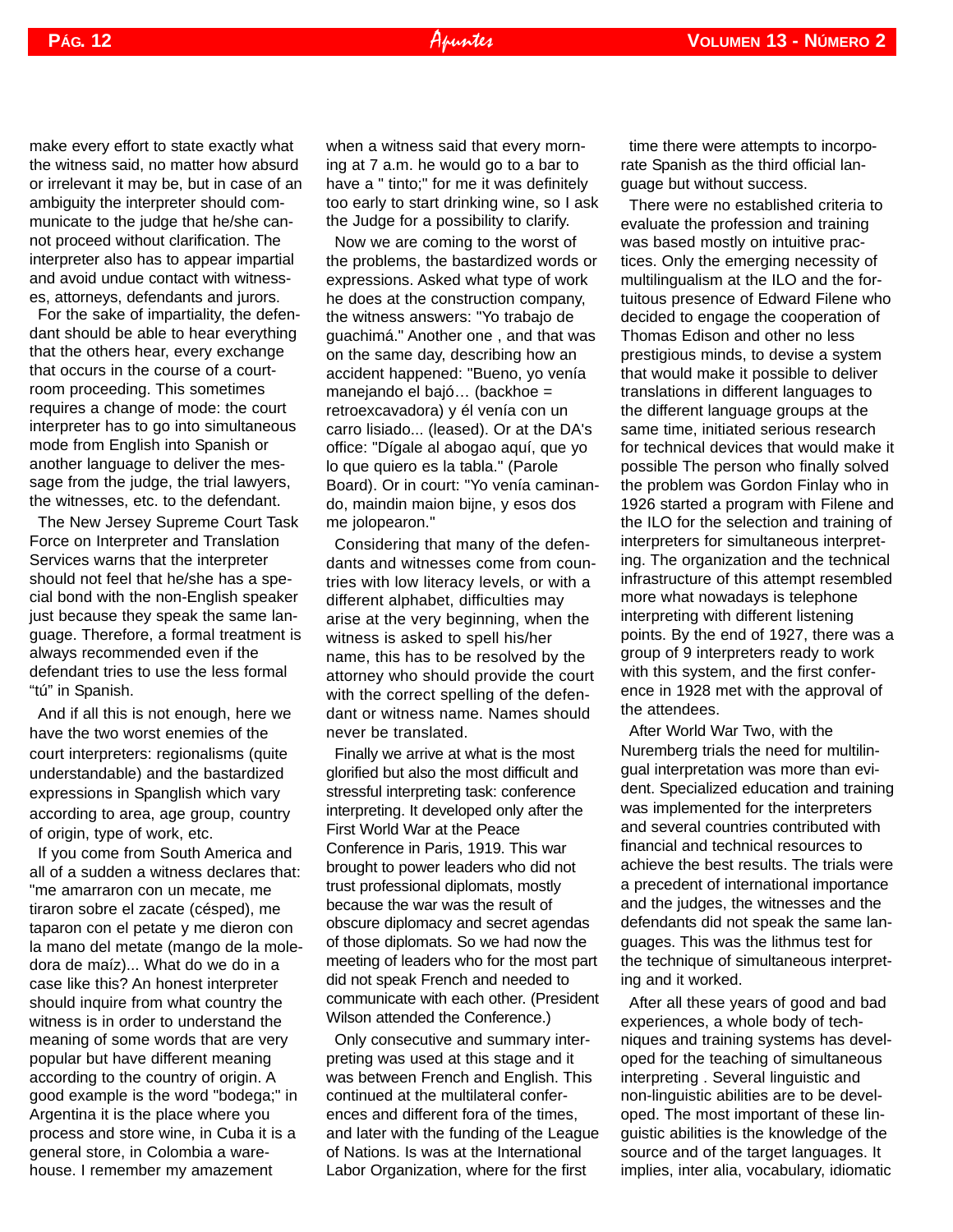expressions, grammar, register, cultural sensitivity, and political correctness, to name just a few. Among the non-linguistic abilities: auditive capability, active listening ability, focusing, concentration, short term memory, capability of reactivating passive knowledge, voice control, breathing control, etc. Some of these abilities can be acquired through guided practice, some we already possess but have to improve, and some will only be mastered by the very few.

As a general rule, the student of interpretation is supposed to possess a higher than average linguistic knowledge already, therefore the training efforts should address specifically the non-linguistic areas. Most training techniques are based on special exercises targeted at improving the already present abilities that I mentioned before: focusing, listening, verbalizing; those are called natural exercises. Other exercises, called unnatural, are targeted to develop the unnatural functions of listening, processing (finding the significant units, deverbalizing them, reverbalizing them in the target language with significant units of the target language so that it will not come across as a translation but as close as possible to the original speech pattern of the target language ) and articulating the new units while listening to the rest

of the speech in the source language, and so on, and on, for at least half an hour, which is the time allotted to each one of the interpreters of the team of interpreters serving a conference.

Apuntes

Learning to be accurate, when interpreting, requires a complete and clear understanding of the idea expressed by the speaker. Then to transfer the idea to the target language it has to be dissociated from the source language in order to be expressed fluently and naturally in the target language, free from any interference, be it syntactic or semantic, from the source language. Remember: false cognates are always lurking in the dark when you are under pressure.

Many students asked me what do you do when a word does not come to you. The answer is that the idea that the interpreter has to convey does not depend solely on one word, but on a sentence or meaningful unit, that is why we have to deverbalize it, so it will have a meaning in the target language independently of that one word.

All I mentioned up to here is a "piece of cake" compared to the difficulties that a conference interpreter has to face; speakers sometimes have to speak a language which is not their own, Chinese, Japanese, Mongolian, Afghani, etc., speakers may have to speak English for political reasons, and some very poor English speakers insist <span id="page-12-0"></span>on speaking English out of arrogance, poor judgment or necessity. On many occasions the interpreter has to deal with more than just a foreign accent; such speakers typically use grammatical structures and expressions borrowed from their own languages that frequently do not make sense in English. Well, sink or swim, and you can only swim if you know the subject. Stumbling over an idea is much more dangerous than stumbling over a word.

To become a simultaneous interpreter the training has to be constant. Even after years of experience, responsible interpreters ask their colleagues to listen to their interpretation to verify if it is fluent, accurate and sounds natural. Without adequate control, every interpreter runs the risk of acquiring bad habits that apparently make things easier. That is why the first training exercises must be carefully monitored by somebody experienced in the profession.

For other aspects of the delivery I advise you to read my article: "Educación del Intérprete: el buen uso de la voz y la palabra", Apuntes, Vol. 12, Número 3, 2004.

In closing, I would like to quote Lewis Carroll: "Take care of the sense and the words will take care of themselves." That should be the motto of every interpreter.



## **Expresiones desacertadas en los medios**

*Leticia Molinero © 2005* Apuntes

*i* primera intención era titular esta nota "traducciones desa<br>certadas", pero tratándose d<br>n periódico en español. vov a supoesta nota "traducciones desacertadas", pero tratándose de un periódico en español, voy a suponer que lo que me llama la atención no es una traducción, sino más bien una trasposición cultural que se da en el fluir del pensamiento de un hispanohablante que vive en Estados Unidos y piensa, sin darse cuenta, en inglés.

Dirigida a personas que planean comprar un perro, la oración dice:

"Su veterinario es una valiosa fuente de información y es buena idea consultarlo antes de adquirir cualquier animal." Fuente: *El Nuevo Herald* 

Me chocó la atribución del pronombre posesivo al veterinario porque violenta la lógica de la situación hipotética a la que se dirige, ya que si alguien considera comprar un animal por primera vez, es muy probable que todavía no haya contratado los servicios de ningún veterinario. Aquí opera la cultura.

El ejemplo citado marca una diferencia de sensibilidad cultural. Esta distancia podría salvarse con: "Los veterinarios son una valiosa fuente de información y es buena idea consultar uno antes de adquirir cualquier animal."

Apuntes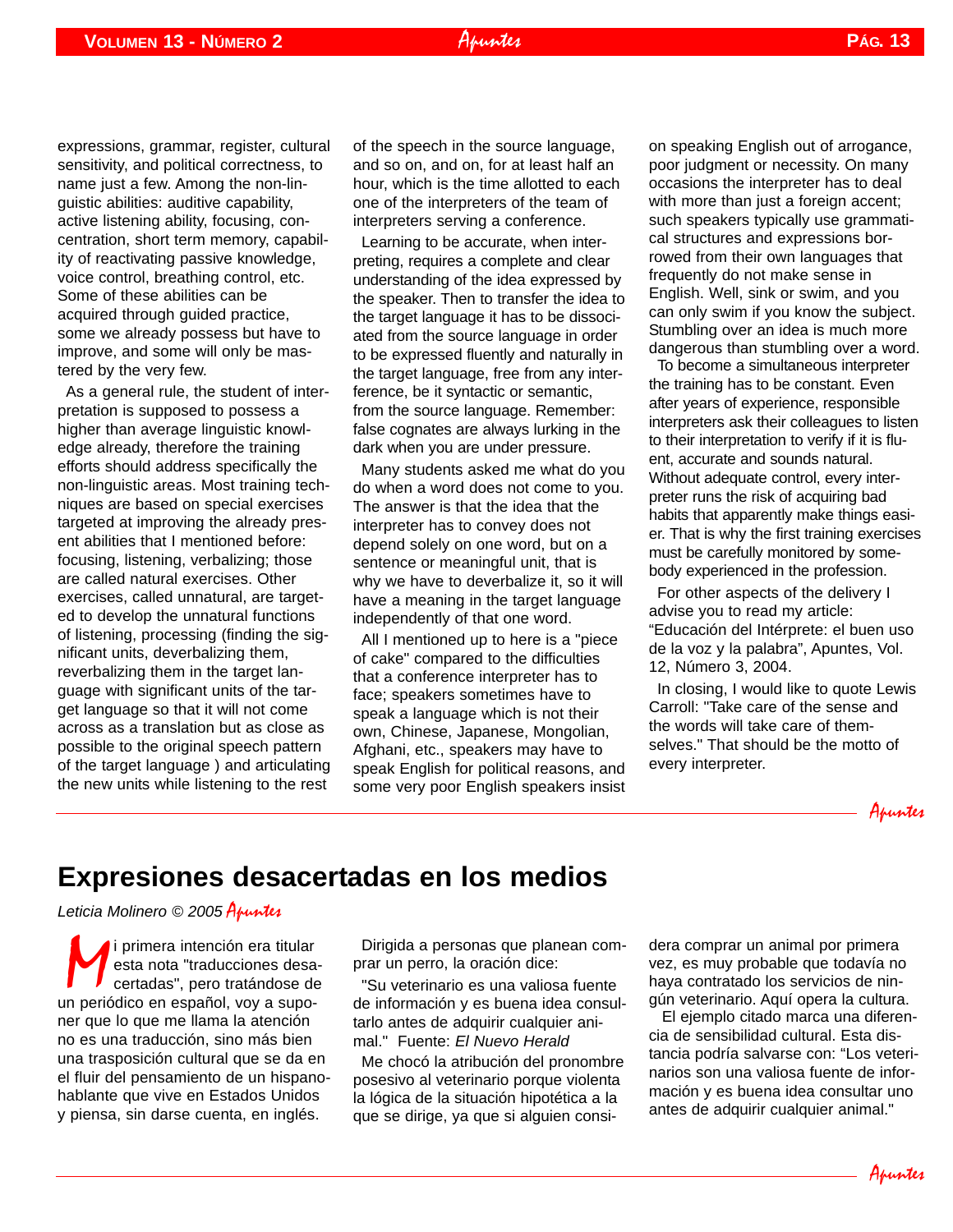## **Coloquio "Normatividad y uso lingüístico"**

*Silvia Peña-Alfaro © 2005* Apuntes

o hemos dicho antes. Los profe<br>sionales de la palabra aspiramo<br>a un manejo correcto de la lengua. Por ello esperábamos con gran o hemos dicho antes. Los profesionales de la palabra aspiramos a un manejo correcto de la lenexpectación el día fijado para la realización del coloquio denominado "Normatividad y uso lingüístico".

Quienes trabajamos en la edición de textos, en el asesoramiento lingüístico a empresas, en el ámbito de la traducción o la interpretación, sabemos que nuestra labor nos obliga constantemente a jugar el papel de jueces en relación con la propiedad o impropiedad de determinadas expresiones y, hay que reconocerlo, muchas veces dudamos. En principio estamos de acuerdo con José Moreno de Alba acerca de que en el terreno de la lingüística hay una correspondencia y no una antítesis entre "norma" (en el sentido de hábito) y "norma" (en el sentido de ley), pero al llegar a la práctica cotidiana, a veces, o muchas veces, nos preguntamos: ¿cómo debemos decir: "el internet" o "la internet", "pánel" o "panel"?, ¿podemos emplear verbos como "faxear", "agendar" o "coptar" a pesar de que no estén en el diccionario?. ¿cómo resolver el dilema cuando hay una contradicción entre formas empleadas de manera general por una comunidad y un criterio prescriptivo claramente opuesto a ellas?

Es verdad que en el mercado podemos encontrar múltiples manuales de estilo, pero difícilmente hallamos publicaciones en español en donde se aborde un aspecto fundamental para la verdadera comprensión de los fenómenos lingüísticos: la relación dialéctica entre norma y uso. Sobre este tema habíamos ofrecido información en el volumen 12, número 2 de nuestra revista, cuando reseñamos el libro "Cambio lingüístico y normatividad", obra publicada en relación con el primer coloquio sobre esta materia realizado en México.

El segundo coloquio, ahora con el nombre "Normatividad y uso lingüísti-



co", se llevó a cabo el 5 de abril de 2005, en el Aula Magna del Instituto de Investigaciones Filológicas de la UNAM (Universidad Nacional Autónoma de México). *Silvia Peña-Alfaro*

El programa estuvo organizado en cuatro mesas de trabajo, en las que se trataron los siguientes temas: la normatividad lingüística, la normatividad en la práctica profesional, contacto entre variedades del español y, por último, discusión y conclusiones.

#### **Mesa 1:** "Normatividad y **I** uso lingüístico"

En la primera mesa se contó con tres ponencias. La primera presentada por las coordinadoras del evento, las maestras Fulvia Colombo y María Ángeles Soler; la segunda expuesta por el doctor José Moreno de Alba; y la tercera por el doctor Raúl Ávila. (En notas de esta misma revista el lector encontrará la información correspondiente a éstas dos últimas ponencias.)

En su intervención, las coordinadoras del evento comentaron que este segundo coloquio había surgido ante las inquietudes expuestas desde el coloquio anterior donde se habían planteado las dificultades tanto para definir el término "normatividad" como para identificar criterios uniformes de corrección. El objetivo de este evento fue el de "identificar la influencia o falta de influencia entre la normatividad y el uso de la lengua".

Sobre este punto María Ángeles Soler afirmó: "A pesar de que tene<span id="page-13-0"></span>mos conciencia de que existe o debe existir cierta normatividad en el uso de la lengua, ni los hablantes ni los lingüistas coincidimos en cuanto a su definición ni en cuanto al alcance de la aplicación del término".

### **Mesa 2: "La normatividad en VI** la práctica profesional"

Esta mesa se llevó a cabo en dos sesiones. En la sesión matutina se presentaron los trabajos que a continuación se enuncian: "Asesoría lingüística y normatividad" por Silvia Peña-Alfaro; "La creación literaria y el problema de la normatividad" por Carmen Leñero Helú; "Traducción y problemas lingüísticos" por Tomás Serrano, y "Discurso político y normatividad" por Margarita Palacios Sierra.

A continuación presentamos algunos puntos que consideramos pueden resultar de interés para nuestros lectores:

En su presentación Carmen Leñero destacó que la literatura ha sido siempre violación de la norma y lo ha sido porque su tarea principal ha sido vivificar la lengua para ir más allá del estereotipo, del lugar común. Comentó que la literatura rompe con la norma como lo hizo Cervantes con El Quijote.

Tomás Serrano se centró en algunos problemas inherentes a su práctica profesional como traductor del francés al español y del italiano al español. Así, tomando como base muestras de las tres lenguas, reflexionó en ciertas tareas que el traductor ha de realizar. Entre ellas mencionó una serie de reelaboraciones sintácticas que pueden ser obligadas o facultativas. De un modo u otro el traductor -señaló Serrano- ha de poseer ciertas competencias lingüísticas tanto en la lengua de partida como en la lengua de llegada. "Indiscutiblemente los conceptos de norma y uso deben ser claros para el traductor".

En la sesión vespertina se contó con la participación de dos ponentes: Ana María Maqueo con el tema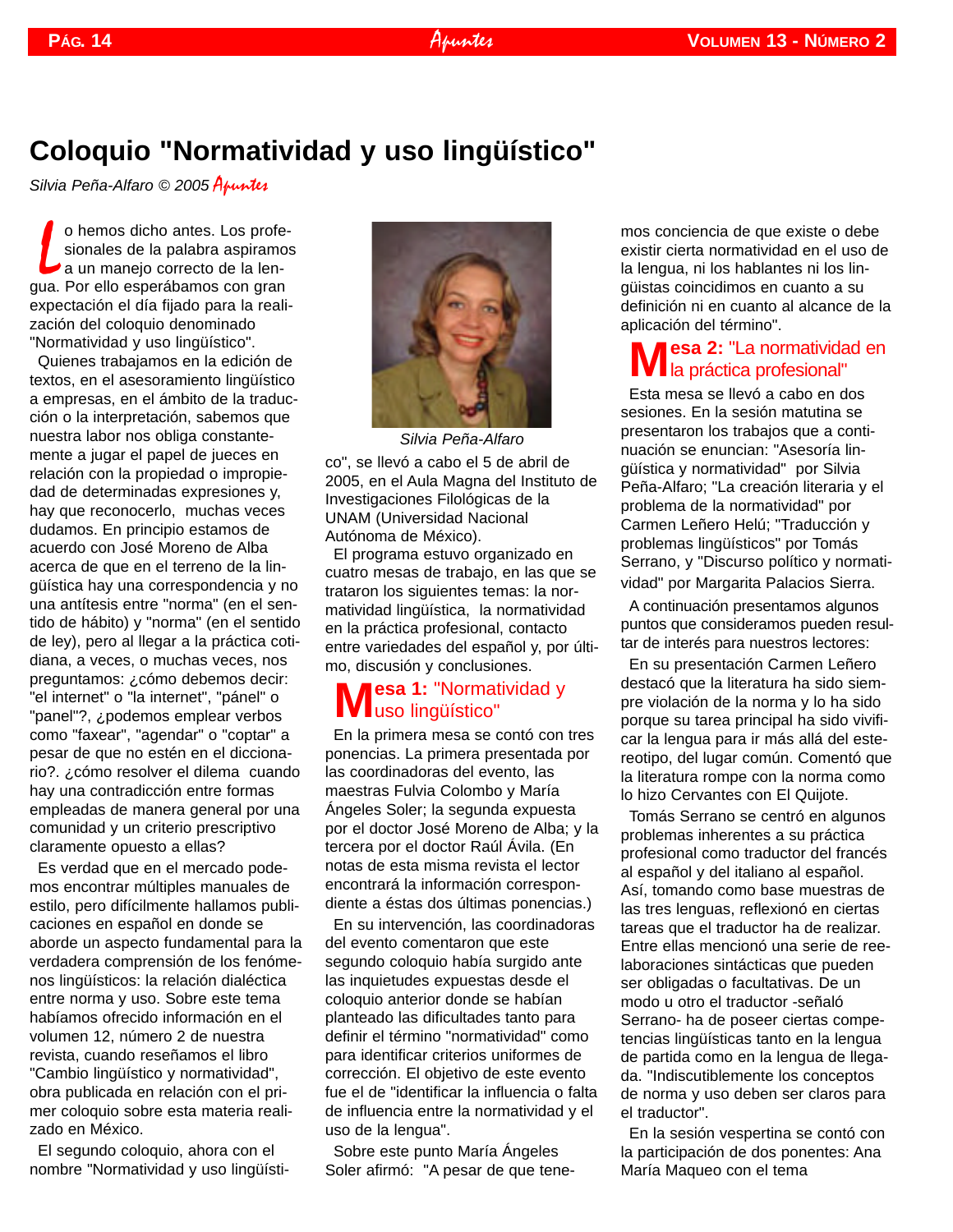En esta segunda ponencia se destacó un punto que nos pareció crucial para el profesional de la comunicación: la importancia de estudiar y cultivar la norma, pero no la norma en sí misma, sino a través de su funcionalidad operativa. Esto significa conocer la multiplicidad de normas y códigos que tienen vigencia en los distintos niveles de la vida social y cultural ya no sólo de nuestra comunidad local, o nacional sino también -ante nuestra necesidad de comunicarnos con sectores cada vez más amplios- de la comunidad internacional.

# **Mesa 3: "Contacto entre variedades del español"**

En esta mesa se abordó el conflicto por el contacto entre diferentes variedades del español y las posibles soluciones desde una perspectiva normativa.

La primera ponencia estuvo a cargo de la doctora Ana María Cardero, quien fue vicepresidenta y luego presidenta de la Red Iberoamericana de Terminología. En su presentación titulada "Normatividad y terminología" expuso la forma como la normatividad opera en relación con aspectos de la terminología. Explicó en principio que la terminología es una disciplina que estudia en forma sistemática el vocabulario de una especialidad con la finalidad de establecer una comunicación especializada eficaz entre los profesionales del área.

Se ha dicho que uno de los objetivos de la terminología es precisamente la normalización del vocabulario. A este respecto comentó la doctora Cardero que aunque la terminología tradicionalmente ha propuesto la unificación, hoy en día la situación es más compleja. Expresó que tanto en las lenguas como en la sociedad de la información del mundo globalizado se observa un movimiento de doble dirección aparentemente contradictorio. Por una parte hay la tendencia a la uniformidad lingüística sobre todo en los usos especializados y, por la otra, la defensa de la diversidad lingüística. En este punto la organización conceptual representa un papel trascendental. Para ejemplificar lo anterior expuso sus observaciones sobre un caso concreto.

En dos documentos de divulgación sobre cáncer cérvico-uterino emitidos vía internet en dos países distintos, en México y en España, se detectaron consecuencias de carácter terminológico por factores de índole sociocultural. El hecho, por ejemplo, de que el grado de incidencia de la enfermedad es muy alto en México y muy bajo en España, genera terminología divergente: en un país muy prolija y en otro muy escueta.

Incluso en el caso de terminologías que se someten a estrictas normas por pertenecer a tratados internacionales, en donde se debe tener especial cuidado en el empleo de los términos y sus equivalencias, también aparecen situaciones de fluctuación terminológica de claro interés lingüístico. Como ejemplo la ponente ofreció el término "agenciamiento de pedidos" (en Chile) o "levantamiento de pedidos" (en México). Sobre esto Cardero expresó: "Lo que resulta más interesante es que se respetan las dos formas de expresión sin privilegiar ninguna de las dos". También aludió a la variedad de términos para el concepto de telefonía ininteligible: en Chile se denomina "intervención" o "interferencia", en España "escucha", en México "interferencia".

Otro aspecto mencionado fue el relativo a la traducción de términos técnicos provenientes del inglés. En la tecnología de distintos países —comentó la expositora— se observa variación en las designaciones para un mismo concepto. Se refirió, incluso, a confusiones como en el caso de "absorbencia" -propio de la Nanotecnología- que se ha traducido en algunos textos de la especialidad como "absorbancia", dando lugar a un problema terminológico que ha generado discusiones de carácter teórico.

Asimismo la doctora Cardero habló del vocablo "gobernanza". "Se trata precisó - de una palabra documentada en el siglo XIV en El Rimado de

Palacio de Pero López de Ayala con el mismo significado que se le da hoy. Es un arcaísmo actualizado al que se le adjudica, indebidamente, una procedencia del inglés o del francés".

Concluyó la especialista que en La Red Iberoamericana de Terminología, en la que participan el español y el portugués, hay el acuerdo de respeto al multiculturalismo: "Esto significa que cuando presentamos los términos ofrecemos en las bases de datos de la red todas las variantes y equivalencias del español así como del portugués, lo que representa una herramienta para los traductores".

Posteriormente la maestra Gavaldón presentó la ponencia "El español en una ciudad fronteriza". La expositora se refirió a los problemas que enfrenta el español en la ciudad de Tijuana, a la que llegan hablantes de origen geográfico y socioeconómico muy diverso. Al aire lanzó una pregunta inquietante: ¿Cómo definir un uso normativo de la lengua española en una ciudad cuya cualidad distintiva es la heterogeneidad? Todos anhelábamos escuchar la respuesta.

Expuso que en esa ciudad están representados inmigrantes de toda la República Mexicana y de diversa condición social. Justamente en ese universo también hay que destacar tres grupos: aquellos que residen permanentemente en la ciudad, los que viven temporalmente en Tijuana así como en Estados Unidos y, por último, la población flotante que se encuentra en la ciudad mientras se traslada a Estados Unidos o aquellos que ya regresaron de este país y permanecen en la ciudad antes de volver a su lugar de origen. Todo esto da como consecuencia una diversidad lingüística muy peculiar. Hay además, presente, una cultura rural que condiciona aún más la variedad dialectal. Comentó que en vez de "lenguas en contacto" en Tijuana se puede hablar de "dialectos del español en contacto". También se aclaró que aunque Tijuana es una ciudad fronteriza con Estados Unidos, sus habitantes en realidad no tienen interacción con los anglohablantes. "Por tanto, el rasgo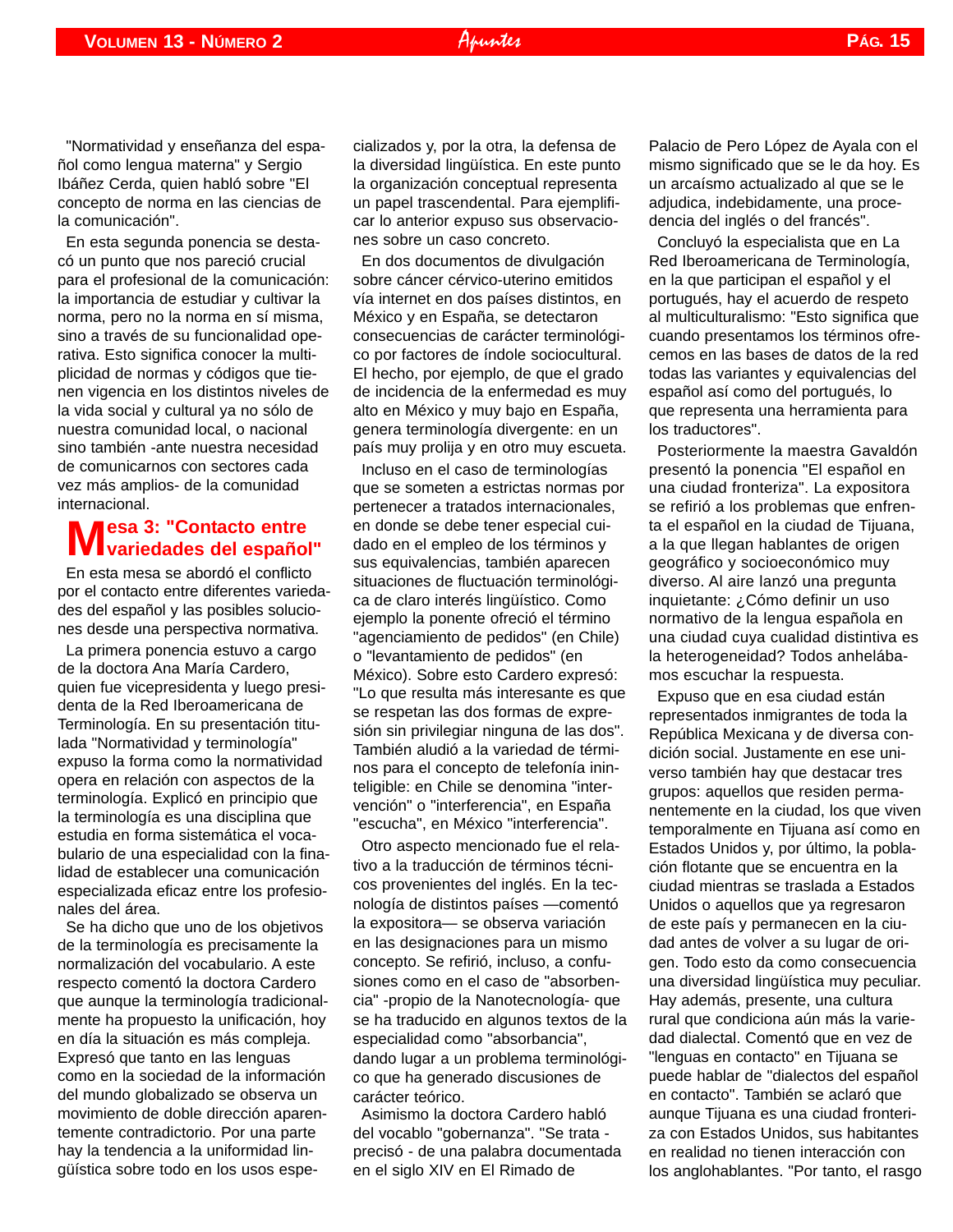que identifica el español de Tijuana declaró la ponente- es el contacto de múltiples variantes dialectales regionales del español".

Por otra parte, la ciudad no cuenta con una antigüedad suficiente como para haber desarrollado una estabilidad lingüística. No ha habido el tiempo necesario para que se defina una norma lingüística, un dialecto propio regional del español. Por tanto, la pregunta es: ¿Qué norma proponer, por ejemplo, en el aula universitaria? La respuesta -aseveró Lourdes Gavaldónes optar por un uso "ejemplar", el cual caracteriza a la mayoría de los hispanohablantes cultos. "No se trata de imposiciones normativas, enfatizó. Ante todo, se fomenta la reflexión sobre el uso lingüístico para dotar al hablante de un saber discursivo que le permita tomar las decisiones adecuadas según la situación comunicativa".

Finalmente la expositora concluyó: "Lo que se propone en situaciones coloquiales es mantener las variantes dialectales en función de la identidad de grupo; en situaciones formales se sugiere la variante normativa que puede ser la recomendable para no aislarse del grupo de comunicación general o nacional".

La sesión de preguntas y respuestas se prolongó más allá de lo esperado. Todos queríamos saber más sobre el tema. La maestra Gavaldón hablaba con profundo conocimiento de la materia y exponía cada punto con ejemplificaciones tan ilustrativas y anecdóticas que dio como consecuencia un gran impacto en el público asistente. En cuanto a diversidad lingüística, nos presentó un caso hipotético pero típico de un alumno, con un padre originario de Puebla, la madre de Sinaloa, su maestra de primer grado de Hidalgo, la de segundo de Guerrero, la de tercero de Yucatán… Y ya ubicados en un solo estado de la República Mexicana, como Oaxaca, había que considerar también el universo étnico contenido en una sola entidad con la consecuente "diversidad regional dialectal" —y aquí resulta necesario subrayar que no

sólo es diversidad dialectal, sino también regional. Esta heterogeneidad lingüística podía captarse en Tijuana: "Donde yo he conocido triques—nos compartía la especialista— no ha sido en el estado de Oaxaca, sino en Baja California. Donde yo he escuchado hablar mizteco, no ha sido en Oaxaca, sino en Tijuana".

En la siguiente ponencia Claudia Parodi trató el tema de "Normatividad y convivencia de dialectos en Los Ángeles", ciudad en donde además de los problemas de diversidad que acabamos de mencionar, existen otros por contacto con el inglés. Esto da como consecuencia ya no sólo el problema de dialectos en contacto sino también la gestación de nuevos dialectos.

El área metropolitana de Los Ángeles, según explicó la ponente, resulta excepcional pues allí conviven hablantes procedentes de todo el mundo y en particular del mundo hispánico. De este universo predominan los inmigrantes provenientes de México. En este caso los dialectos propios del español mexicano rural prevalecen sobre los demás debido a su antigüedad en esta área geográfica. De este modo, se conforma un dialecto urbano de base rural a la que la ponente se refirió como "español chicano". Esta variante del español, por ser la forma de prestigio entre la clase trabajadora, es adoptada también por hablantes de origen no mexicano. Por otro lado, precisó, se estigmatizan las variantes del español que difieren del español chicano.

Claudia Parodi explicó que la noción de diglosia en sentido amplio resulta una herramienta conceptual sumamente útil para analizar la importancia relativa de las variantes lingüísticas de mayor prestigio en una comunidad de habla o en un grupo social desde la perspectiva de la macrolingüística. Asimismo este instrumento permite comprender que el prestigio es relativo pues muchas veces una lengua o dialecto, que en una determinada comunidad, goza de un prestigio alto o "A", se convierte en una variante "B" en otra agrupación de hablantes. Esto, afirmó

la ponente, puede observarse en la comunidad de hablantes de Los Ángeles. En efecto, en este lugar el español chicano es la forma de prestigio "A" frente a otros dialectos. Sin embargo, el español chicano tiene un nivel "B" frente al español mexicano o estándar alto "A" entre los hablantes de clase media o alta en contextos académicos y formales de Los Ángeles. No obstante, éste es una forma "B" frente al inglés, que es la forma de prestigio alta o "A" en los Estados Unidos.

#### **Mesa 4: "Conclusiones del coloquio"**

Sobre las conclusiones del coloquio las maestras Fulvia Colombo y María Angeles Soler, coordinadoras del evento, en entrevista posterior destacaron lo siguientes puntos:

- No hay una sola norma; hay muchas y muy variadas normas lingüísticas dentro de una misma lengua, válidas cada una de ellas en su propio sector.
- No hay una separación radical entre los conceptos de uso y norma.
- El uso considerado prestigioso dentro de la comunidad tiene predominio.
- El prescriptivismo está pasando de moda. Incluso la RAE está preparando un diccionario de usos.
- Quedó claro que existe una gran preocupación por la enseñanza de la lengua. Se busca, pero no se ha encontrado aún la metodología adecuada. Hace falta concienciar a los alumnos sobre la necesidad de conocer las normas. Incluso, si se requiere llegar al extremo de violar una norma, hay que conocerla primero.
- En cuanto a las acciones que se generarán a partir de esta experiencia, las coordinadoras expresaron:
- Al igual que en el caso del coloquio anterior, se realizará una publicación que contendrá las ponencias de éste.
- Se realizarán reuniones periódicas similares.
- Se presentará un resumen del coloquio en las "Jornadas Filológicas" del 2005.

Apuntes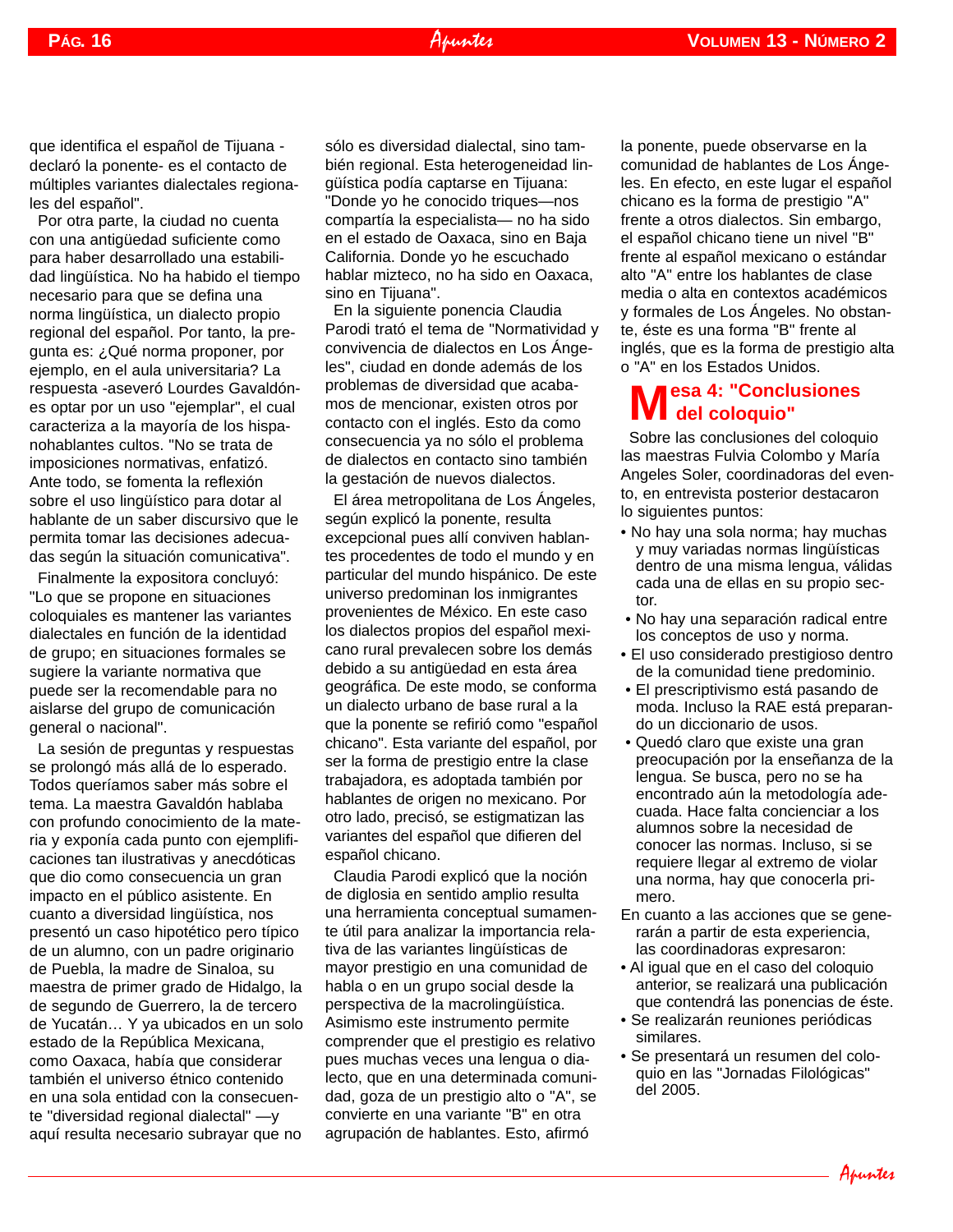## **Asesoría lingüística y normatividad**

*Graciela M. García H. © 2005 Apuntes*

I martes 5 de abril de 2005 se<br>Ilevó a cabo, en el Aula Magna<br>Filológicas de la UNAM (Universidad l martes 5 de abril de 2005 se llevó a cabo, en el Aula Magna del Instituto de Investigaciones Nacional Autónoma de México), el coloquio "Normatividad y uso lingüístico". En el evento participó la maestra Silvia Peña-Alfaro con la ponencia Asesoría lingüística y normatividad.

Por la ponencia de Silvia, los asistentes obtuvimos el interesante conocimiento de que los asesores en lingüística tenemos la tarea de ayudar a alcanzar la corrección idiomática, pero también la de contrarrestar la desinformación proveniente de prescriptivistas que se ostentan como especialistas del idioma.

A lo largo de su exposición, la lingüista mexicana fue comentando algunos lastimosos errores, provocados por los que se dicen conocedores de la materia. Entre ellos destacó los siguientes: Confundir norma lingüística con norma de conducta. ¿Acaso el que los políticos inventen palabras ampulosas y manejen el idioma con astucia o malicia merece, como lo declara Álex Grijelmo en su libro *Defensa apasionada del español*, una apasionada defensa del idioma? Entonces ¿se mide la propiedad del lenguaje según la moral de los hablantes?

Otro error común es el de pronunciarse totalmente en contra del uso de palabras extranjeras. En este punto, Silvia se refirió incluso al caso de los llamados "anglicismos innecesarios", que en México muchas veces utilizan los hablantes con el afán de obtener, según ellos, cierto estatus. Al respecto, comentó que si alguien por complejo de inferioridad o por subordinación a lo extranjero determina emplear anglicismos, está en su pleno derecho, ya que ésta es una decisión de índole personal, que no guarda relación con la competencia o incompetencia expresiva. El asesor lingüístico no tiene la función de "decirle al hablante cómo debe sentir, pensar, actuar o hablar; el asesor sólo debe proveer al cliente del conocimiento para que éste tome las decisiones que considere más acertadas en el cumplimiento de sus fines comunicativos".

Otra falsa idea difundida entre la gente, es la de pensar que si no se siguen los dictados de lo que se considera el "buen decir", se está atentando contra la norma, afirmó Silvia. Para ilustrar el caso, se refirió a un articulista mexicano que en una nota fustigaba el empleo de palabras como bubis y pompis, escuchadas en México en un programa televisivo dedicado al chisme en el mundo del espectáculo. En su lugar, el citado caballero proponía al parecer los términos pechos y glúteos, "como Dios manda" o por lo menos tetas y culo, como lo dicen los españoles y los argentinos. Sobre este punto, la expositora se preguntó: "¿Acaso el mal gusto no tiene derecho a contar con sus propias palabras para expresarse? Asimismo, ¿por qué hemos de hablar como los españoles o los argentinos? ¿Por qué hemos de emplear una palabra como culo, que suena por demás procaz y precisamente de muy mal gusto, en nuestros cálidos y sentidos oídos latinoamericanos?"

<span id="page-16-0"></span>El problema, pues, en cuanto a cuál debe ser la norma lingüística a seguir se resuelve mediante el conocimiento profundo de que dentro de una lengua hay muchas y muy variadas normas, válidas cada una de ellas dentro de su propio ámbito. La labor del guía lingüístico es, precisamente, mostrar, enseñar la variedad, el nivel de habla que conviene a cada objetivo comunicativo. De no llevar a cabo esta labor, se le colocaría al hablante en la imposibilidad de elegir (no se puede optar por lo que no se conoce). Así, la maestra Peña-Alfaro afirmó contundentemente: "Hay que combatir las prescripciones caracterizadas por un inexplicable culto a las formas, y sustituirlas por una explicación amplia y científica de las diversidades, de las variaciones, de los cambios. Hay que promover la cultura de discurrir más que la de obedecer. Por tanto, lo que le corresponde al asesor lingüístico no es prescribir, ni dictaminar, sino orientar a los clientes para que desarrollen sus aptitudes como usuarios conscientes y competentes de la lengua".

Para reforzar esto último, Silvia dejó en el público las palabras del insigne escritor argentino Domingo Faustino Sarmiento: "Trato de alentar a los jóvenes a que se dejen de cepilleos y barnizadas de la superficie del lenguaje y se preocupen de decir cosas de sustancia y de gracia, a que no pierdan el tiempo en si tal o cual voz es genuina […] Adquirid ideas, nutrid vuestro espíritu […] y escribid […] lo que se os antoje […]".

## **Excerpts from "Perils in the Language of Medicine"**

*The New York Times, January 7, 2003*

Translation errors were found to<br>
"alarmingly common" in a student<br>
between pediatricians and parents ranslation errors were found to be "alarmingly common" in a study that examined communication who did not speak English.

Researchers from the Medical College of Wisconsin in Milwaukee found an average of 31 errors per encounter, 73 percent of which were judged capable of affecting the care provided.

The researchers concluded by recommending better training hospital translators, who are often volunteers, and urged that insurance companies pay for the services of professional translators.

Apuntes

Apuntes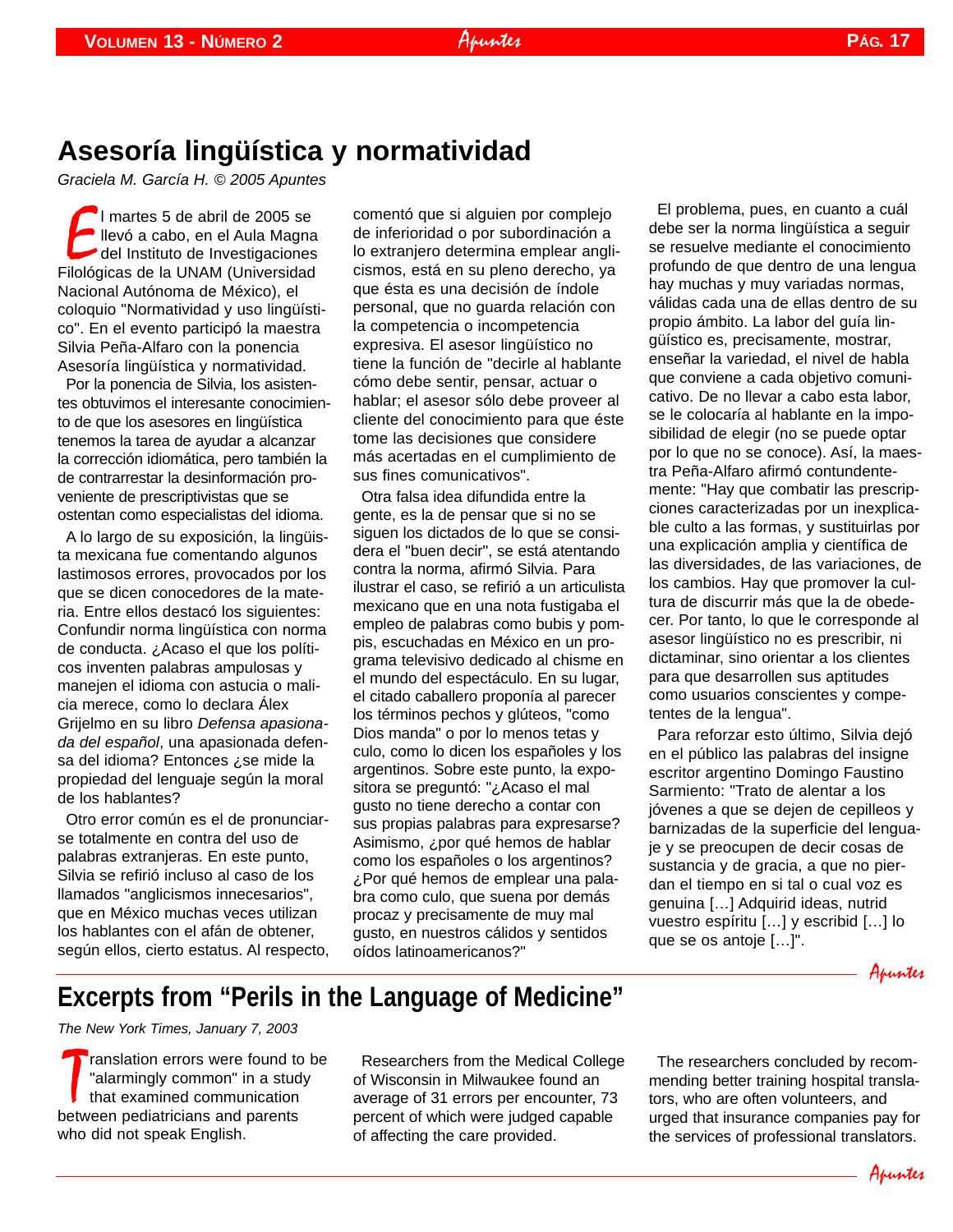# Apuntes **habla con Adela Junco, redactora de la columna "Bien dicho", de El Nuevo Herald**

#### **Entrevista de Cristina Bertrand © 2005 Apuntes**

dela Junco es la redactora<br>columna "Bien dicho", que<br>ca a diario el periódico El N<br>Herald, de Miami. Adela nació en dela Junco es la redactora de la columna "Bien dicho", que publica a diario el periódico El Nuevo Cuba y estudió Bioquímica, Meteorología, Metodología e Idiomas, y se doctoró en Pedagogía. Su especialidad es la Fonética y la Gramática Comparada. Ha trabajado como profesora de alemán y como traductora en UPI, Newsweek y Reuters, y luego como correctora en Salud.com y El Nuevo Herald.

#### **¿Cómo surgió la idea de crear la columna "Bien dicho"?**

La idea proviene de Gloria Leal, directora asociada de El Nuevo Herald, que durante 20 años había mantenido en otro periódico de Puerto Rico una columna relacionada con el buen español; y de Humberto Castelló, director, que también empezó escribiendo en otro diario una columna similar. Igualmente, durante tres años, yo escribí una columna de lingüística en un periódico comunitario (La Isla, de Key Biscayne), donde disponía de más espacio y los temas eran menos didácticos. Ya en El Nuevo Herald le propuse a Gloria lo bueno que sería hacer algo similar. Cuando se aprobó la idea, ella sugirió que me encargara yo de la columna.

#### **¿Qué aceptación tiene entre los lectores? ¿Le escriben con comentarios o sugerencias?**

Oh, sí. Es curioso que con el español pasa como con otras profesiones: todo el mundo cree saberlo todo; preguntas aquí y allí, y cada uno tiene su versión. Unos están equivocados, otros tienen razón. A veces, se está en un punto medio. El problema de nuestra lengua es que se habla con matices diferentes en cada uno de los países, aparte de que las personas tienen su forma muy peculiar de hablar, o su dialecto, y esto provoca los choques. Hay lectores con

muchas dudas que preguntan cosas muy interesantes; a veces son complicadas, y otras, muy elementales; hay profesionales que sugieren temas; colegas que tratan de corregir algún comentario. Por ejemplo, en Cuba no decimos "la maratón", pero sí se usa en toda América Latina. Un colega me señaló que en el diccionario no aparecía esa variante, y me quedé un poco confundida, porque yo consulto y verifico todo lo que puede ser controversial, pero no lo consulto si creo estar absolutamente segura. Entonces acudí de inmediato al DRAE y a María Moliner, que es mi biblia. Incluso lo comprobé en el Manual de español urgente, donde se menciona que es un sustantivo usado como masculino y femenino. Pero a uno le hacen dudar de sus propios conocimientos.

#### **¿Cómo se las ingenia para encontrar un tema distinto cada día?**

Hay muchísimos temas. El español es muy amplio, y con el asunto de la globalización se han incorporado muchos vocablos de los distintos países. Aquí en Miami, todo está mezclado (como diría Nicolás Guillén). La selección de temas viene dada un poco por la experiencia. Mis años de traductora y de profesora me sirvieron para saber los puntos neurálgicos del extranjero que habla español y del hablante nativo. La experiencia con la columna también me ayudó a adquirir más visión en ese sentido.

#### **¿Cuál es el aspecto más importante de la columna?**

Creo que lo más importante es que coloca al español en un lugar relevante dentro de la comunidad en que vivimos. Dado que el inglés es la lengua franca en Miami, las otras lenguas que conviven con él son un tanto menospreciadas. El español es sin duda la segunda lengua en Miami, y ha logrado que se le dé la importancia que

<span id="page-17-0"></span>merece, ganando fuerza entre la población que la ha ido olvidando por la contaminación del inglés. Tanto a aquellos como a los que están aprendiendo español, la columna les sirve para hablarlo correctamente. Lo esencial de la columna es comunicar de la manera más sencilla posible, de forma concisa, directa, didáctica y breve.

#### **¿Cuál es el aspecto más importante de la columna, según los lectores?**

A juzgar por los que escriben, pienso que es el tener la oportunidad de resolver de forma sencilla las dudas que la lengua les plantea. También es el contar con un material respetable que trate directamente los problemas del habla en la comunidad, y que les permita convencer a otros de que están usando mal el idioma. Esto último redunda en beneficio de nuestro propósito, pues estos lectores se convierten a su vez en portavoces de las ideas.

#### **¿Cuáles son las fuentes de consulta que aconseja a los lectores?**

Por supuesto, el diccionario y la gramática de la Real Academia; pero hay que tener en cuenta que con tantos cambios en el idioma, la terminología también cambia, y una edición reciente puede contradecir a una anterior. Un diccionario que siempre recomiendo es el Pequeño Larousse, porque es económico, sencillo y recoge el español de uso, aunque la Academia no lo haya sancionado (hoy día, los gramáticos no quieren comprometerse con la corrección o incorrección de algunas palabras, sino que prefieren remitirse a lo que se dice a ambos lados del Atlántico). Hay otras obras de consulta un poco más especializadas, como el Diccionario de uso del español, de María Moliner, y el Diccionario de dudas, de Manuel Seco. La Ortografía de la RAE y el Diccionario de conjugaciones, de Porrúa, son también muy útiles.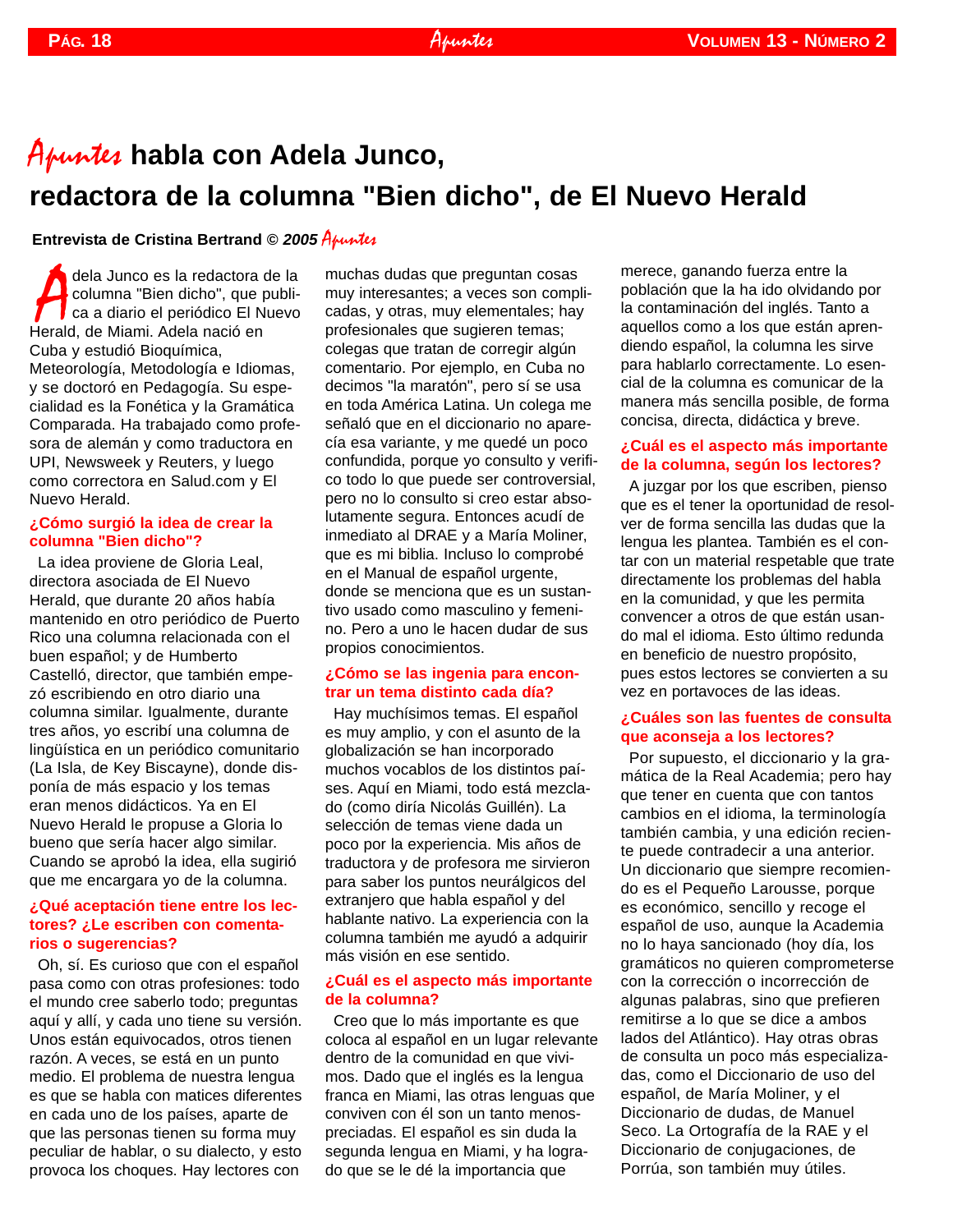#### **¿Cuál es el límite que ve entre aceptar términos prestados del inglés o entre adaptarlos o traducirlos?**

Con la corriente globalizadora y la agrupación de países en entidades, organizaciones, etc., no queda otro remedio que unificarse. Si usted traduce un término como cree que debe ser, pero ese término es usado de forma distinta por un conjunto de naciones que lo toman prestado o lo calcan de otra lengua, ya sea inglés, francés o chino, puede llegarse a incomprensiones. La experiencia de trabajar en un centro de traducciones que se apegaba a la terminología de la ONU me enseñó lo ventajoso que es contar con un organismo rector en este sentido. La RAE ha avanzado, pero sigue lenta respecto a la dinámica mundial. El desarrollo de la economía, la ciencia y la técnica obliga a incorporar constantemente nuevos conceptos, y no cabe duda de que la prensa es la gran vanguardia en este campo. Los periódicos marcan la pauta, y los locutores improvisan. La población lo repite, y así se acuñan nuevos términos, aunque ya existan equivalentes en español. Pero en definitiva, nuestra lengua no es como, por ejemplo, el inglés, que repite diez veces en un párrafo una palabra y es aceptable. En español preferimos alternar con los sinónimos. De modo que si disponemos de palabras

propias y podemos alternar con calcos, préstamos o trasplantes, a la larga es una ventaja, creo yo. Y como todo, el límite no está en el uso, sino en el abuso.

#### **¿Qué peligros acechan al español en los Estados Unidos?**

Como dice Bárbara Pastor, son las perversiones, la pérdida de terreno a favor de eso que llaman 'spanglish'. Todos lo repudiamos, y sin percatarnos se va anidando entre nosotros. Sobre todo es a causa de los verdaderos bilingües, los niños que naciendo aquí y hablando ambos idiomas desde la cuna intercambian la variedad lingüística. Van de una lengua a la otra mezclando elementos de ambas. Y como la lengua oficial es el inglés, en la que reciben sus clases, aprenden con ella los conceptos. El perdedor es el español.

#### **¿Creen en El Nuevo Herald que las malas traducciones se derivan de confundir entre personas bilingües y traductores?**

Sí, sabemos que hay mucha confusión, sobre todo con los falsos cognados. El problema fundamental de los traductores de aquí es que no tienen formación de traductores. El que una secretaria hable dos idiomas no quiere decir que pueda traducir. Y la persona que ha estudiado con el rigor de una

<span id="page-18-0"></span>formación se frustra, porque los demás le dicen que eso no se dice así, o que es muy complicado. Repiten tanto una mala traducción, que cuando viene alguien y lo dice bien, le responden que él es el equivocado. Y hay que tener mucha voluntad para insistir, si no terminaremos nosotros diciéndolo mal.

#### **¿Estamos bajando el nivel de los lectores, cuando en realidad pueden entender términos considerados difíciles?**

Creo que entre los latinos de Miami hay mucho nivel. Y en los que no hay tanto nivel de instrucción sucede algo muy interesante, y es que tienen mucha educación que los ayuda a escuchar y aprender rápidamente. El periódico es uno de los vehículos idóneos para levantar el nivel cultural de todas las personas. También lo puede ser Internet. Yo trabajé en el boom de las "punto com", 8 horas corrigiendo lo que otros escribían. Pero el asunto es que actualmente en Internet escribe cualquiera. En el periódico se arman discusiones bizantinas sobre cómo se escribe algo, y vas a Internet y ves que allí está de varias maneras, lo que a veces dificulta aún más la tarea.



## **Las nuevas academias de la lengua y la normatividad**

*Silvia Peña-Alfaro © 2005* Apuntes

**C**omo parte sustancial del colo-<br>quio denominado "Normativida"<br>ponencia titulada *Las nuevas acade*omo parte sustancial del coloquio denominado "Normatividad y uso lingüístico", se presentó la *mias de la lengua y la normatividad*, a cargo del doctor José Moreno de Alba, director de la Academia Mexicana de la Lengua. A continuación ofrecemos al lector la siguiente síntesis:

El académico mexicano abrió su participación con un punto candente: ¿Es verdad, como se ha dicho, que apenas hace unos quince años la Real

Academia Española dejó atrás el siglo XVIII? A este respecto, comentó que la exageración podía tolerarse si se tomaba en cuenta que, en efecto, la docta corporación ha modificado sustancialmente sus rutinas de trabajo, y ha elevado de manera considerable tanto la calidad como la cantidad de sus productos. Una de las más destacables decisiones -manifestó el doctor Moreno de Alba- ha sido invitar a todas las academias a participar activamente en todos sus proyectos. Los

trabajos son ahora responsabilidad de todas las corporaciones. De esta forma, aseveró, comienza por fin a funcionar la Asociación de Academias de la Lengua Española, establecida en México en 1951.

Entre los productos, se refirió al *Diccionario panhispánico de dudas*, al que calificó como el mejor diccionario sobre la materia en español. Declaró que se trataba de un instrumento de consulta que ayudará a los usuarios del español a resolver de manera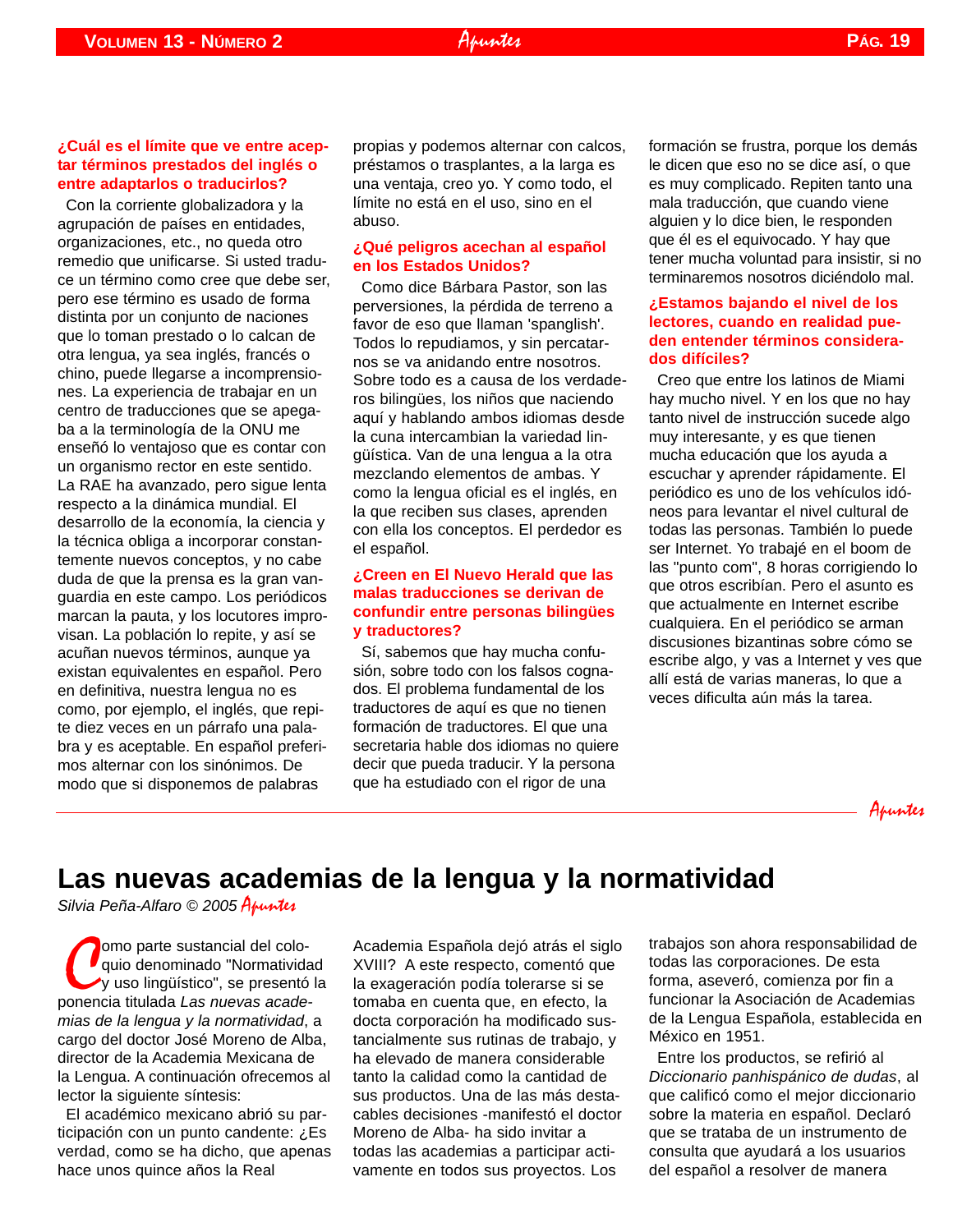integral dudas lingüísticas que pueden ser de tipo fonológico, fonético, morfológico, sintáctico, semántico, léxico, etc. La elaboración de la obra obligó a precisar de antemano la definición del tipo de diccionario de que se iba a tratar. Para ello, previamente se revisaron conceptos lingüísticos como el de norma, corrección, prestigio y ejemplaridad y la relación que guardan entre sí.

#### **La aparente contradicción entre lo "normativo" y lo "descriptivo"**

Con respecto a la aparente contradicción entre los adjetivos "normativo" y "descriptivo", el académico precisó que más que antónimos, ambos conceptos estaban relacionados. Ello puede demostrarse mediante la definición del concepto "norma", empleado en diversas disciplinas. El término, por un lado, significa regla, especie de ley, lo que debe ser, lo que es obligatorio y necesario que se dé, pero por otra parte tiene también sentido de lo usual, lo habitual, lo que simplemente es. En el terreno de la lingüística también existe esta dicotomía semántica, ya que "norma" significa forma de hablar que debe acatarse por correcta, y al mismo tiempo regularidad o hábito lingüístico de tal o cual comunidad de hablantes. Un fenómeno de lengua se convierte en norma en el sentido de regla o ley, porque de alguna manera antes fue norma en el sentido de hábito de ciertos hablantes. Entonces apuntó el filólogo mexicano-, hay una relación dialéctica y complementaria entre norma en sentido de regla y norma como hábito. Añadió que una costumbre generalizada puede convertirse en regla, mientras que es poco frecuente que una regla o ley no emanada de una costumbre se convierta en hábito. En el terreno del lenguaje, si se quiere ser normativo, se necesita conocer antes lo que es en alguna medida normal.

Para responder a la casi totalidad de dudas de los hispanohablantes comentó el académico-, el *Diccionario panhispánico de dudas* tomó en cuenta la norma culta del español general actual, que incluye los rasgos lingüísti-

cos comunes a las diferentes normas cultas parciales. No obstante, había que considerar también que existen aspectos fonéticos, gramaticales o léxicos que son característicos de determinadas hablas cultas como las de España, la de Argentina, la de México, por nombrar sólo unas cuantas. ¿Cómo atendió el Diccionario esta situación? Para ello, en su momento, se le solicitó al doctor Moreno una nota que especificara la diferencia entre lo *correcto* y lo *ejemplar*. A este respecto, explicó lo siguiente:

#### **Lo correcto y lo ejemplar**

"Lo *correcto* tiene que ver con la propiedad de los hechos de habla en relación con un sistema lingüístico abstracto; lo *ejemplar*, por lo contrario, relaciona ciertos hechos de habla con determinada lengua o dialecto con comprobación de índole histórica. La expresión *libro el Cervantes de amena parecen* es incorrecta, porque no está construida de acuerdo con las reglas del sistema abstracto llamado lengua española (que exige que el artículo y la preposición antecedan al nombre, que el adjetivo concierte en género y número y persona con su sujeto). Por su parte, los enunciados *hoy llegué tarde al desayuno* y *hoy he llegado tarde al desayuno* son ambos correctos, porque ninguno contradice regla alguna de ese sistema lingüístico abstracto. Ahora bien, una de esas expresiones puede resultar, para ciertos hablantes, más *ejemplar* que la otra. Para un madrileño, el enunciado *hoy he llegado tarde al desayuno* es más ejemplar que el otro porque corresponde a su dialecto madrileño; para un mexicano, por el contrario, será la expresión *hoy llegué tarde al desayuno* la que le parezca ejemplar, porque se aviene más a su dialecto. Todo esto significa que no puede haber un español ejemplar incorrecto; lo que abundan son dialectos, jergas, construcciones y vocabulario no precisamente incorrectos, pero evidentemente no ejemplares para cierto tipo de hablantes pertenecientes a determinada región o nivel cultural".

Para la redacción del *Diccionario panhispánico de dudas* -explicó-, se distinguieron con toda claridad aquellas dudas que estaban relacionadas con lo *correcto* y aquellas que se referían a lo *ejemplar*. Para ello, se requirió por parte de los redactores el que tuvieran un amplio conocimiento del sistema lingüístico español. Se discutió si algunas incorrecciones que han ingresado en ciertos idiolectos o dialectos ejemplares deben o no corregirse en el diccionario. Como ejemplo mencionó el lingüista mexicano el caso de *se los dije*, en vez de *se lo dije*, propio de dialectos americanos o *la dije*, en vez de *le dije*, característico de algunas hablas peninsulares.

Sobre este punto, el *Diccionario* recomendó la corrección en los casos en que las expresiones representaban una impropiedad en relación con el sistema de la lengua, y por otro, aclaró los casos en que las supuestas incorrecciones más bien apuntaban al carácter ejemplar o no ejemplar de tal o cual dialecto geográfico. En esos casos, el *Diccionario* ofrece las dos o más opciones como igualmente recomendables. De una u otra forma, la tarea no fue fácil según el académico.

"No obstante -aclaró- los problemas que fueron surgiendo tuvieron una solución aceptable porque los responsables de este instrumento de consulta contaron con suficientes conocimientos tanto del sistema abstracto de la lengua española como del estado actual de sus principales variedades geográficas. Del mismo modo, dispusieron de criterios claros, compartidos por todos, y de fácil aplicación a los casos particulares".

#### **El prestigio lingüístico**

Para proseguir con su exposición, el doctor Moreno de Alba hubo también de referirse al concepto de prestigio lingüístico. Sobre el tema manifestó: "Sabemos que desde el punto de vista puramente lingüístico no hay lenguas ni dialectos mejores ni peores. Sin embargo, es obvio que al igual que ocurre con los dialectos de otras lenguas, cada uno de los dialectos del español goza de diverso prestigio e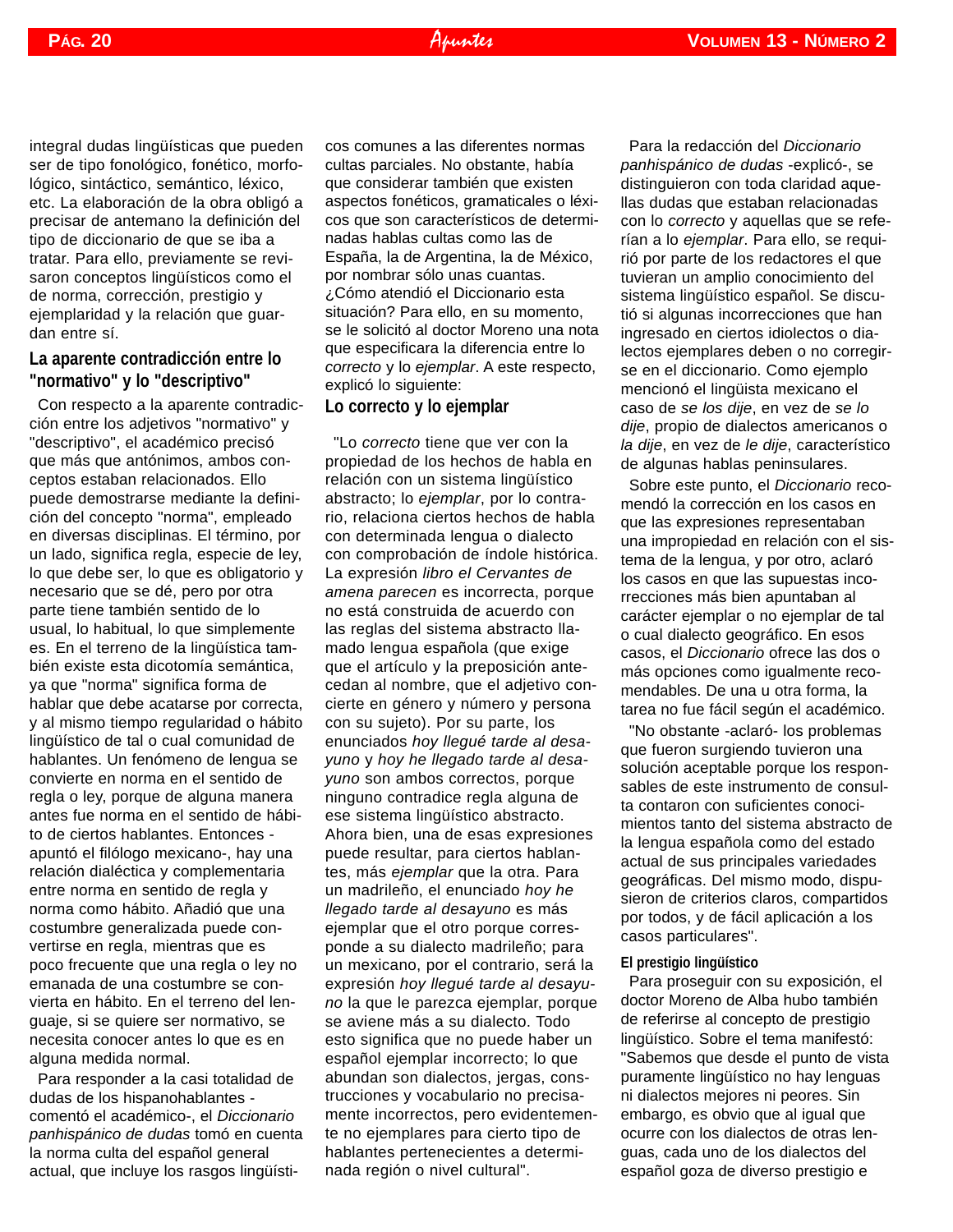importancia. Es claro que esto se debe a factores extralingüísticos. Si el *Diccionario panhispánico de dudas* hubiera tenido como objetivo la construcción de una cierta ejemplaridad panhispánica, habría recurrido probablemente al concepto de prestigio lingüístico. No obstante, no sucedió así ya que para la elaboración del *Diccionario* no se tomó en cuenta, o por lo menos no muy frecuentemente, el concepto de prestigio lingüístico".

#### **Conclusión**

El director de la Academia Mexicana de la Lengua tuvo a bien destacar los criterios que guiaron al *Diccionario*:

- 1. Corregir toda incorrección que atenta contra el sistema de la lengua.
- 2. Aceptar aquellos casos que, aunque no estén en la lengua abstracta, sí pertenecen a lo que podría llamarse lengua española estándar histórica actual, la cual se erige por encima de todos los dialectos geográficos y sociales.
- 3. Considerar, cuando el caso así lo requiera, las ejemplaridades propias de ciertos dialectos cuando éstas no contravienen al sistema y cuando cuentan con el apoyo de las hablas cultas de esas variedades geográficas.

<span id="page-20-0"></span>Apuntes

## **4.º Congreso Internacional de Traducción en Córdoba, Argentina**

#### *Ignacio Luque* © 2005 Apuntes

Tras dos años de espera, la dup<br>profesional Irós-Maldonado ape<br>poder de convocatoria para reunir a **T**ras dos años de espera, la dupla profesional Irós-Maldonado apela nuevamente a su ya comprobado traductores, intérpretes y demás profesionales de la lengua en el 4º Congreso Internacional de Traducción, que se realizará del 13 al 15 de agosto en la provincia de Córdoba, Argentina. Además de algunos disertantes ya convocados en ediciones anteriores (Miguel Wald, Paulo Lopes, Horacio Dal Dosso, Bernardita Mariotto, Claudia Tarazona y quien suscribe), este año serán de la partida otros reconocidos profesionales del medio, tanto de Argentina como del extranjero, entre ellos Mario Chávez (EE.UU.), Nancy Locke (Canadá), Judith A. Tello (EE.UU.) y Geraldine Chapuy (Argentina).

El programa está dividido en dos. La primera parte, con fecha del 13 de agosto, constará de 5 seminarios, que abordarán una amplia variedad de temas, desde talleres para iniciarse en el uso de herramientas de traducción y utilizar más eficazmente un procesador de textos, hasta la traducción de cine humorístico y la transgresión de la calidad idiomática en las traducciones (la inscripción en cada seminario es independiente de la inscripción general en el congreso). La segunda parte, por

realizarse el 14 y 15 de agosto respectivamente, estará conformada por las disertaciones propiamente dichas. Tal como sucediera en años anteriores, los temas en esta ocasión son tan variados como interesantes y están orientados a traductores de todos los niveles, desde quienes recién comienzan a dar sus primeros pasos en el mundo de la traducción y la interpretación, hasta profesionales ya consolidados que buscan estar al día en todo lo que atañe a su profesión. A continuación figura una lista de las disertaciones.

- The Role of the Translator in a Company
- *Ignacio Luque*
- 
- ¿Montarse a un Tranvía o Subirse al Colectivo? Suggestions for Spanish Translations for the U.S.A.
- Globalization with a Capital "G"
- Ideal readiness Status For A Cordoba-Based Translator
- The Status of Standards in the Language Industry
- Translation: an Art, a Profession, and a Business
- Productivity: Technologies and Basic Skills for High Production in Translation
- Analysis of Medical Slang
- The Role of the Language Lead in Large Translation Projects
- IT language Translation and Terminology
- Translation Memory (Tm) and

Machine Translation (Mt) Software from a User's (Not a Vendor's) Point Of View

- Back translation: an effective method of quality control
- Responsabilidad del Traductor ante su propia Lengua

*Para obtener más información sobre el programa y las inscripciones, los interesados pueden dirigirse a [http://www.imtt.com.ar/2005conference/program.htm](http://www.imtt.com.ar/2005conference/program.htm ) o enviar un mensaje de correo electrónico a [eventos@imtt.com.ar.](mailto:eventos@imtt.com.ar)*



Apuntes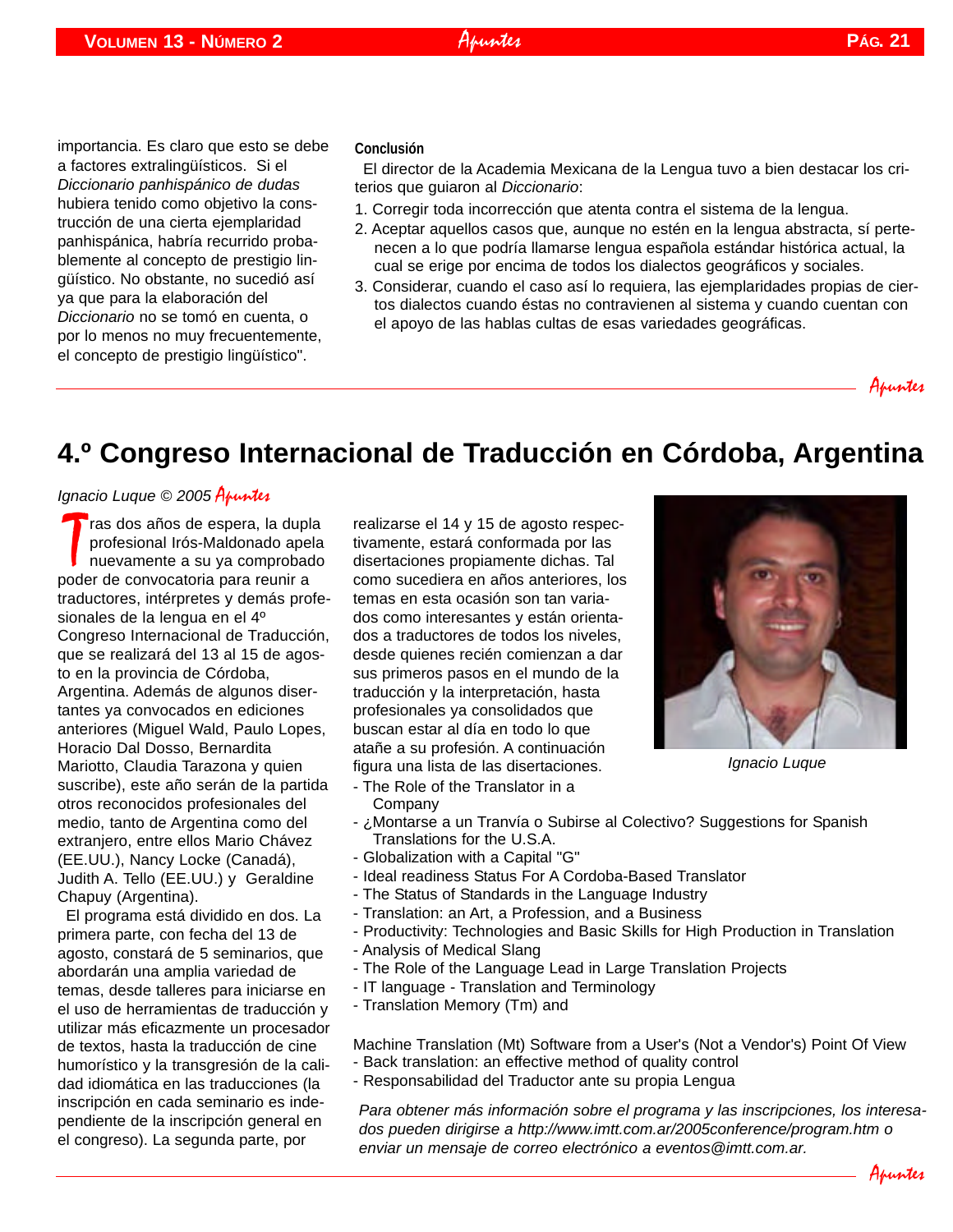## **Lenguas, medios, normas, hablantes**

*Silvia Peña-Alfaro © 2005* Apuntes

El Instituto de Investiga<br>
Filológicas de la Univ<br>
Autónoma de México<br>
en abril de 2005 el coloquio l Instituto de Investigaciones Filológicas de la Universidad Autónoma de México presentó "Normatividad y uso lingüístico", que contó con la participación del doctor Raúl Ávila. Este profesor e investigador del Colegio de México presentó la ponencia titulada *Lenguas, medios, normas, hablantes*, que a continuación sintetizamos:

#### **Lenguas**

Raúl Ávila expresó que para valorar las lenguas del mundo se conjugan criterios económicos, demográficos, políticos y culturales. El criterio demográfico se refiere al número de hablantes; el criterio político se relaciona con el número de países que hablan determinada lengua; el económico se corresponde con el producto interno bruto de los países que emplean ese idioma; el criterio cultural se fundamenta en el número de publicaciones generadas en esa lengua. Conjuntando estos cuatro criterios se llega a la conclusión, por ejemplo, de que aunque el inglés no tenga en el mundo el mayor número de hablantes, es la lengua más importante. Y siguiendo estos parámetros, el español ocupa el segundo lugar.

#### **Medios**

Comentó Ávila que con el mismo criterio que se valoran las lenguas en el mundo, los medios evalúan el grado de importancia de las normas. Al abordar el tópico de los medios (televisión, radio y prensa), el doctor en lingüística explicó que sus argumentaciones partían de las investigaciones que se han venido realizando sobre la materia desde hace más de 10 años. Se refería al "Proyecto DIES-M", del que hablamos en números anteriores de nuestra revista ("Hacia un español internacional" en el volumen 12, número 3, y "Valide su decisión: charla con Raúl Ávila" en el volumen 13, número 1). Comentó que lo que más interesa a los medios es identificar aquello que

resulta más comprensible para las audiencias. Los medios orales como la televisión -afirmó- han rebasado las fronteras políticas de los países hispanohablantes: "A través de los medios se están cumpliendo los sueños de Bolívar con respecto a la ´patria grande`, sólo que en este caso la patria grande va más allá de México y se extiende a Florida, Los Ángeles, Baja California, Texas e incluso Chicago". Los medios están ciertamente globalizados, apuntó. Muchas veces no se logra identificar de dónde son los locutores. A los medios no les interesan las nacionalidades. Cuando contratan a un locutor, están buscando personas que no tengan tanta marca local. "Esto suele identificarse con el llamado ´español neutro`. Yo, en vez de hablar

de ´español neutro`, prefiero hablar de ´español internacional`, que es una expresión que se está generalizando y que alude a la unión lógica de las variantes", afirmó Ávila.

#### **Normas**

Si escuchamos los medios orales, continuó, el aspecto fonético es lo que más se advierte. Y ¿cuál es la norma que más se escucha? Ávila comentó que para no referirse a nacionalidades, él prefería hablar de tres normas que ha denominado *alfa, beta* y *gamma*. Estas normas se diferencian entre sí por varios aspectos, entre los cuales se puede considerar la ausencia o presencia de los fonemas /s/ y /z/. En la norma alfa, no se pronuncia el fonema /z/, pero sí el fonema /s/ en toda posición, como es el caso de /sapátos/. En la norma beta, no se pronuncia el fonema /z/, y el fonema /s/ se aspira en posición final de sílaba o de palabra, como en /sapátoh/. La norma gamma diferencia /z/ de /s/, como en /zapátos/.

#### **Hablantes**

Afirmó Raúl Ávila que aunque la norma alfa y la norma beta compiten desde el punto de vista demográfico, la alfa predomina. Sucede que en los años cuarenta, el cine que se producía

<span id="page-21-0"></span>en México y que se difundió en Hispanoamérica generó la aceptabilidad de la norma alfa. Más adelante, la televisión que nació en México en los años cincuenta, surgió como institución privada frente a la televisión europea, que se generó como institución pública. En Europa había sólo uno o dos canales en español, y eran oficiales. En cambio, en México, Televisa cubrió desde el norte de España hasta el sur de Argentina. Esto promovió de nuevo la norma alfa. Entonces, ésta es la norma que tiene mayor grado de aceptabilidad. Por cierto, con respecto a la norma gamma, Raúl Ávila no dejó de señalar: "Desde el punto de vista demográfico, la norma gamma es la que yo llamo norma de la minoría hispánica internacional, porque ni siquiera se da en toda España".

Con respecto al léxico, que es el sistema más abierto de la lengua, Avila comentó que cuando se analizan programas de alcance internacional, como noticias, telenovelas y deportes, se advierte un cuidado especial en emplear palabras comprensibles para el auditorio. En lo que se refiere a la toma de decisiones, la propuesta de Ávila es la de que más que valerse de ciertas fuentes bibliográficas, conviene tomar en cuenta la distribución del uso de la palabra. Lo anterior significa considerar frecuencia y dispersión, esto es, cuántos países usan determinada palabra y qué número de hablantes la emplean. Por ejemplo, si deseamos utilizar la palabra para referirnos a un adorno que se pone en las orejas, podemos decir: *aretes, argollas, aros, zarcillos, pendientes*, etc. Si nos preguntamos cuál es la más adecuada para un público internacional, la respuesta sería la que emplea el 63.9% de la población en 12 países, es decir aretes.

Como conclusión, el doctor Ávila afirmó que las cifras indican que los países de la norma alfa tendrían preponderancia frente a los países de la norma beta y, por supuesto, frente a la región de norma gamma. Ahora bien, si se trata de tomar decisiones objeti-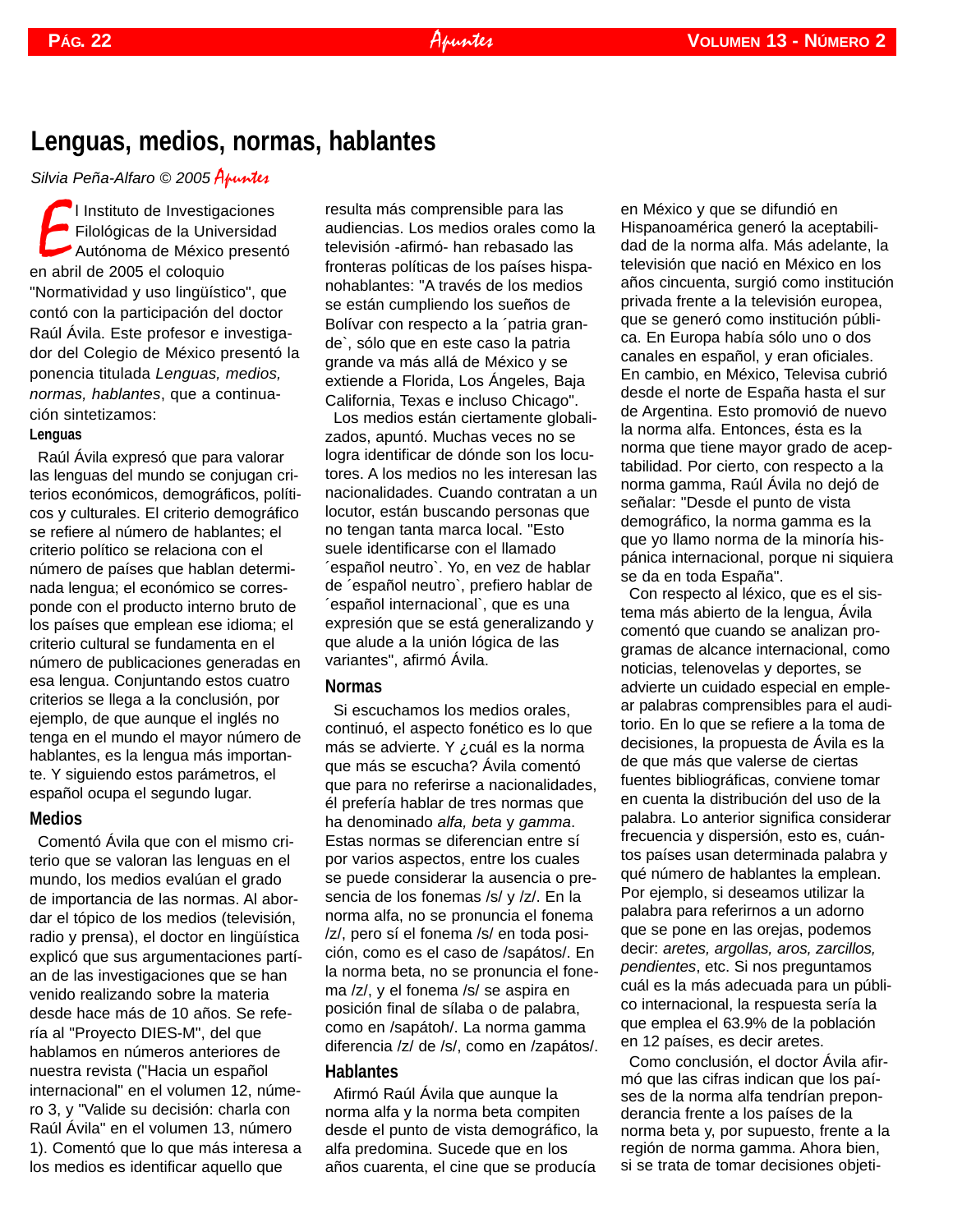#### vas, los medios podrían aprovechar el programa de cómputo denominado VALIDE, que representa un instrumento ágil, confiable y accesible, para seleccionar el léxico acorde con un público nacional o internacional. (En nuestra revista, el lector podrá encon-

trar la información correspondiente en los artículos "Geovariantes léxicas del español" en el volumen 12, número 4 y "Valide su decisión: charla con Raúl Ávila" en el volumen 13, número 1).

Apuntes

## **Novedades de InTradES —** Apuntes

### **María Cornelio, nueva vicepresidenta de InTradES-Apuntes, Inc.**



**D** urante la reunión de junio de la<br>comisión directiva de InTradES<br>Apuntes, Inc., María Cornelio<br>ceptó la nominación de vicepresicomisión directiva de InTradES-Apuntes, Inc., María Cornelio aceptó la nominación de vicepresidenta de esta organización. *María Cornelio*

María Cornelio es una distinguida conferencista, autora de numerosos artículos y profesora de traducción especializada en atención de salud en las universidades de Nueva York y de Chicago.

### **Planteo programático en torno a CLAS**

emos evolucionado de asocia-<br>
ción dirigida exclusivamente a<br>
traductores e intérpretes profe-<br>
sionales, a organización promotora de ción dirigida exclusivamente a traductores e intérpretes profeuna cultura de traducción en aquellos grandes sectores de la sociedad que necesitan nuestros servicios. Esto nos lleva a proyectar un programa de seminarios en torno a CLAS (Culturally and Linguistically Appropriate Services).

Las fechas y los detalles de este pbrograma se publicarán próximamente en nuestro cibersitio: [www.intrades.org](http://intrades.org)

Para las novedades de último momento, visite nuestro cibersitio en [www.intrades.org](http:// intrades.org)

#### **INTRADES-APUNTES, INC.**

<span id="page-22-0"></span>**BOLSA DE TRABAJO DE INTRADES** Recordamos a nuestros socios y lectores que la bolsa de trabajo que presenta InTradES en su cibersitio [\(http:// intrades.org\)](http:// intrades.org) se renueva periódicamente y se mantiene activa.

**SPONSORS AND DONORS HOST SPONSOR Metropolitan Interpreters and Translators, Inc.**  Metropolitan provides a conference room and state-of-the-art equipment for InTradES´s Board of Directors´ meetings **WEB-LINK SPONSOR:** Eriksen Translations **OTHER SPONSORS AND DONORS** Margarita Abril Henriette Goldstein Sergio Graciano Bertha Graham Rudy Heller Cristina Márquez Arroyo Fernando Marroquín, *The University of Alabama* New Horizons *(Mr. B. Ech)* Carlos Pava

Borney Restrepo Pilar Saslow

To initiate or renew your InTradES Membership/Subscription to Apuntes, kindly make your check payable to INTRADES-APUNTES, INC. Write Membership Annual Fee in the MEMO section of your check and mail the check, together with this form, to: InTradES-Apuntes Inc., Treasurer, F.D.R. Station, P.O. Box 7782, New York, NY 10150. To pay with credit card, please go to Membership at *[www.intrades.org](http://intrades.org)*.

**ANNUAL MEMBERSHIP FEE** - *(Includes subscription to Apuntes):*

| <b>Full \$40</b> |                                                                   |                                                                    | Student \$20* Sponsor \$100 Web-Link Sponsor \$300 |  |  |
|------------------|-------------------------------------------------------------------|--------------------------------------------------------------------|----------------------------------------------------|--|--|
|                  | Please add \$10 if you wish to receive a printed copy of Apuntes. |                                                                    |                                                    |  |  |
|                  |                                                                   |                                                                    |                                                    |  |  |
|                  |                                                                   |                                                                    |                                                    |  |  |
|                  |                                                                   |                                                                    |                                                    |  |  |
|                  |                                                                   |                                                                    |                                                    |  |  |
|                  |                                                                   |                                                                    |                                                    |  |  |
|                  |                                                                   | New Subscription: Renewal: *Please submit proof of student status. |                                                    |  |  |